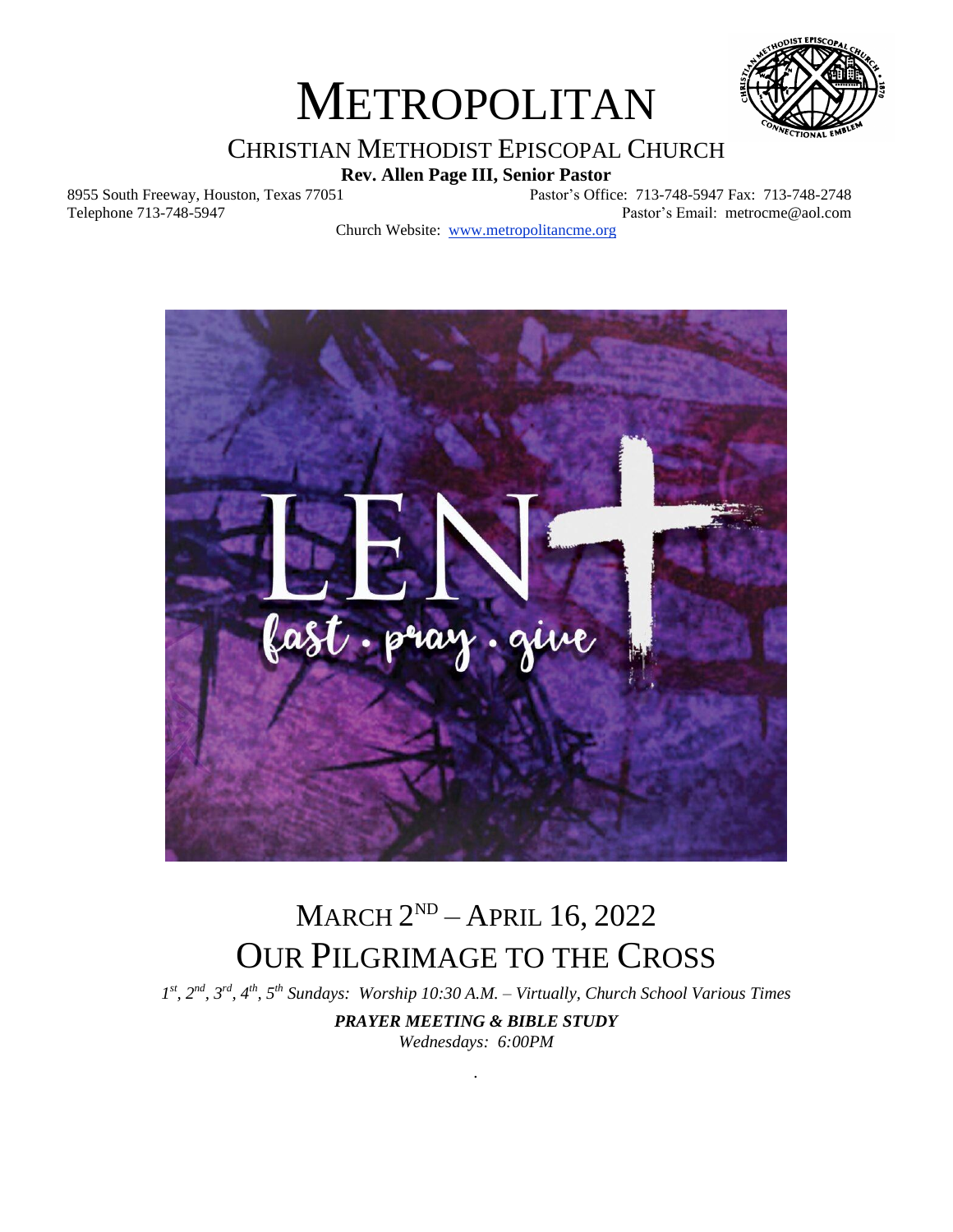# TABLE OF CONTENTS

| <b>OVERVIEW</b>                                                                  | $3-4$     |
|----------------------------------------------------------------------------------|-----------|
| THOUGHTS FROM THE PASTOR (THE LENTEN JOURNEY: A PILGRIMAGE TO THE CROSS)         | $5 - 6$   |
| <b>SPENDING TIME WITH GOD</b>                                                    | $7 - 8$   |
| THE SEASON OF LENT                                                               | 9         |
| THE JOURNEY OF LENT                                                              | 10        |
| <b>REFLECTIONS ON LENT</b>                                                       | 10        |
| THE DAYS OF HOLY WEEK                                                            | 11        |
| PALM SUNDAY                                                                      | 12        |
| <b>MAUNDY THURSDAY</b>                                                           | $12 - 13$ |
| <b>GOOD FRIDAY</b>                                                               | 14        |
| <b>HOLY SATURDAY</b>                                                             | 15        |
| FASTING AND PRAYING: THE PURPOSE, THE POWER, THE RESULTS (PASTORAL SERMON) 16-20 |           |
| <b>DAILY SCRIPTURE READINGS</b>                                                  | $21 - 24$ |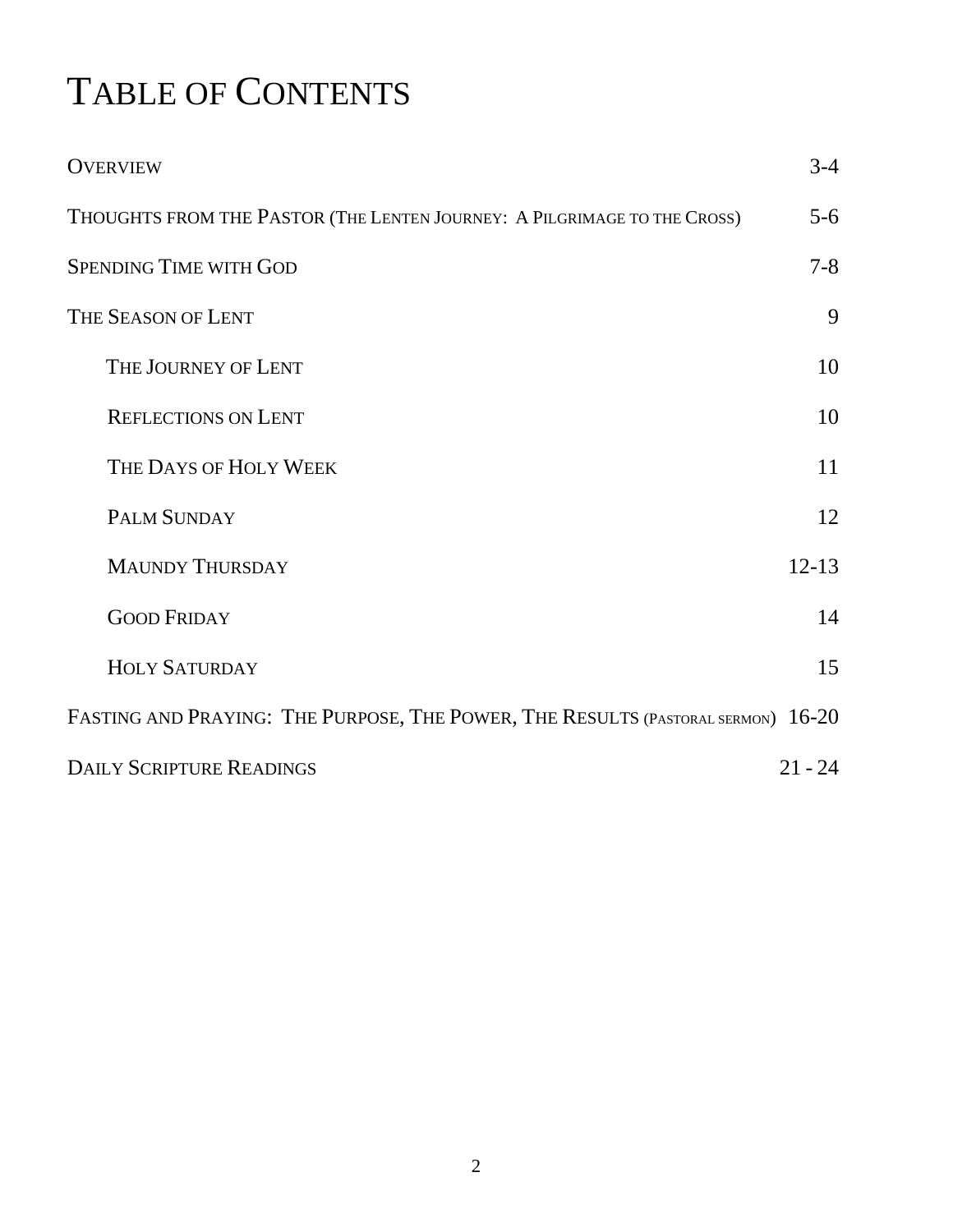# AN OVERVIEW

- ❖ **ASH WEDNESDAY SERVICE**: March 2nd , Virtual 6:00PM Prayer Meeting & Bible Study
- ❖ **CORPORATE PRAYER, WEDNESDAY EVENINGS AT 6:00PM:** All members are requested and encouraged to covenant with the pastor in corporate prayer for the Spiritual Discipline of the Church, Spiritual Revival of the Church, and Growth of the Church.
- ❖ **THE PULPIT ON SUNDAYS:** Sermons will be delivered by Pastor Page that speak to our struggles with sacrifice and denying self interests, which hinders our submission to God through Jesus Christ. These sermons will inspire us to understand the mandate on our lives to increase our discipleship and make disciples for solid kingdom building.
- ❖ **HOLY WEEK SERVICES:** The Houston District's Ministers Alliance will hold virtual services TBA.

# THE LENTEN FAST 2022

*Please join us for a Lenten Fast. The entire church family, extended family, friends, etc. are asked to join us during the forty days of the Season of Lent in fasting and praying (Beginning Ash Wednesday, February 17, 2021, through the Saturday prior to Resurrection Sunday, April 4, 2021). Please select from the various "Fast" models listed below. If you have already missed the first few days, please join us now.*

*"Then Jesus was led up by the Spirit into the wilderness to be tempted by the devil and after fasting forty days and forty nights, he was hungry. And the tempter came and said to him, 'If you are the Son of God, command these stones to become loaves of bread.'" Matthew 4:1 – 3*

*In the Bible, fasting is mentioned in both the Old and New Testaments and was utilized for a number of purposes:*

- ➢ *To aid in the development of a humble attitude (Ezra 8:21; Psalm 69:10) ,*
- ➢ *To gain guidance and help from God (Exodus 34:28; II Samuel 12:16-23; II Chronicles 20:3-4),*
- ➢ *To express earnest supplication in times of mourning or distress (Ezra 8:21-23),*
- ➢ *As a means of expressing one's devotion to God (Matthew 6:16-18; Luke 18:9-14),*
- ➢ *To recognize Special Days (Acts 27:9; Luke 18:12)*

*It is important to note that in each situation where Fasting is mentioned, there is a specific purpose for that Fast. A sincerity and committed attitude is required on the part of the participant. If the Fast is without purpose, sincerity or committal, it is done in vain and brings no positive results. However, fasting with sound purpose and genuine commitment reaps many benefits (Isaiah 58:3-9).*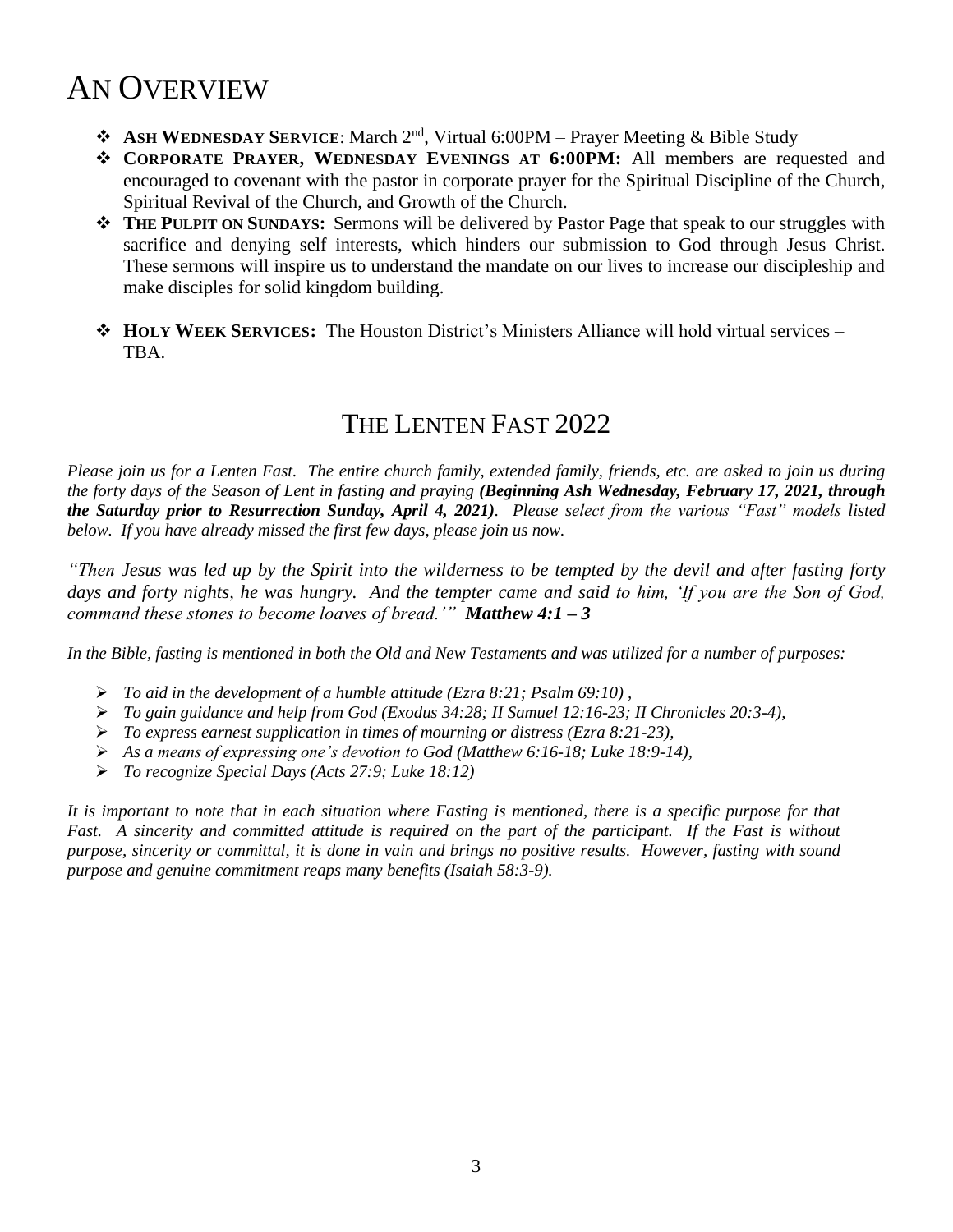Fasting has been used throughout the ages to prepare the people of God for the great things God has in store for them. As we pray through this season of transition and Divine imagination, I am calling, I am asking, I am requesting that the entire church become involved in some form of prayer and fasting. The following are several types of fasts that can be used to develop spiritual power and clarity.

| March $2 -$ March 12          | Eat all meals before 6:00PM                 |
|-------------------------------|---------------------------------------------|
| March $13 - \text{March } 19$ | Eat only two meals a day before 6:00PM      |
| March $20 - \text{March } 26$ | Eat only one meal a day before 6:00 PM      |
| March $27 -$ April 2          | Drink only juices, water and/or tea         |
| April $3 -$ April 9           | Eat only fruits before 6:00PM               |
| April 10 - April 16           | Slowly begin to add vegetables to your diet |

**Fast #2 – The Daniel Fast (Taken from the book of Daniel) When Daniel was captured by the Babylonians, he asked of the Babylonians if he, along with Shadrach, Meshach, and Abednego, could fast, eating only fruits and vegetables so they would be prepared to confront the Babylonian king.**

| March $2 -$ March 12    | Eat all meals before 6:00PM                  |
|-------------------------|----------------------------------------------|
| March 13 - March 26     | Eat only two meals a day before 6:00PM       |
| March $27 -$ April 9    | Eat only fruits and vegetables before 6:00PM |
| April $10 -$ April $16$ | Eat only one meal a day before 6:00PM        |

**Fast #3 - Our beverages will be water, juices, fruit-based smoothies and protein shakes. Please refrain from: coffee, carbonated drinks (including sparkling water, sparkling juice and soda pop), alcoholic beverages, milk (unless for medicinal intake), tea, milk shakes, lattes, and hot cocoa.**

| March $2 -$ March 12          | No sweets (cakes, pies, cookies, candy, pastries)                                                                                                                                  |
|-------------------------------|------------------------------------------------------------------------------------------------------------------------------------------------------------------------------------|
| March $13 - \text{March } 19$ | No breads or pasta (corn bread, wheat or white bread, rolls,<br>macaroni, spaghetti, etc.)                                                                                         |
| March $20 - \text{March } 26$ | No flesh (beef, chicken, fish, veal, turkey, lamb, etc), milk*<br>(unless for medication) or cheese                                                                                |
| March $27 -$ April 2          | If you can, please eat only raw fruits, vegetables and nuts only.<br>Feel free to enjoy water, juices, protein drinks and fruit<br>smoothies.                                      |
| April $3 -$ April 9           | No electronic media ( <i>i.e.</i> , internet, social network sites, etc.,<br>IPods, IPads, MP3 players, etc.) - instead use time for bible<br>study or reading helpful literature. |
| April $10 -$ April 16         | No television $-$ instead share quality time with family and<br>loved ones                                                                                                         |

**Fast #4 – Removing certain foods or items from your diet or life.** One type of fasting is to remove certain foods, such as fried foods, sweets, sodas, or refined sugar and/or flour, from your diet.

*Please consult your physician before proceeding with fasting. If you take medication or have any particular ailment, it is important to first communicate with your physician.*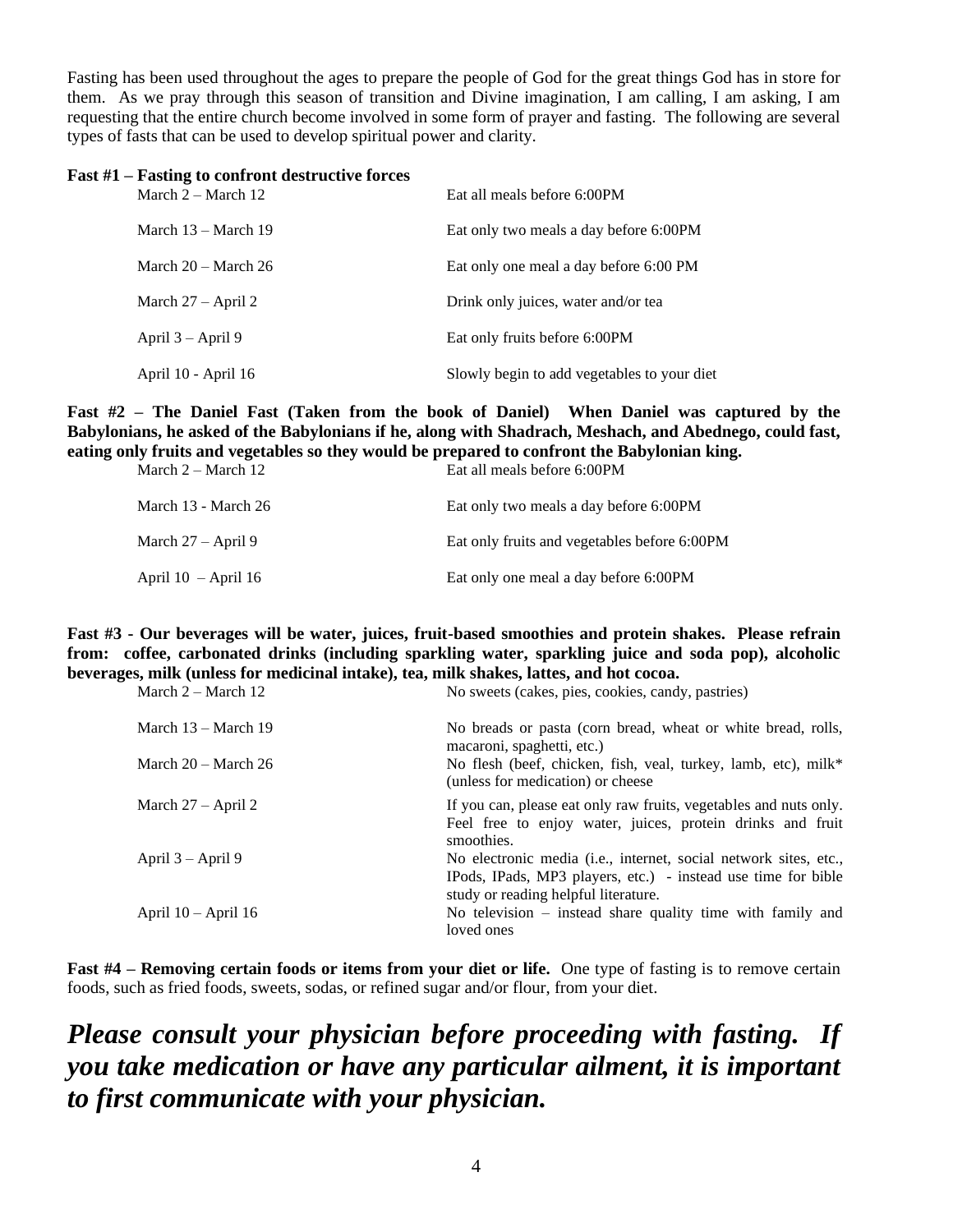# **THOUGHTS FROM THE PASTOR** THE LENTEN JOURNEY: A PILGRIMAGE TO THE CROSS

## **His Passion and Death**

## "THIS IS THE GOOD NEWS ABOUT JESUS CHRIST, THE SON OF GOD." MARK1:1 (CEV)

### *"God demonstrates His love toward us, in that while we were yet sinners, Christ died for us." Romans 5:8*

Back in the days of the Great Depression, a Missouri man named John Griffith was the controller of a great railroad drawbridge across the Mississippi River. One day in the summer of 1937, he decided to take his eightyear-old son, Greg, with him to work. At noon, John Griffith put the bridge up to allow ships to pass and sat on the observation deck with his son to eat lunch. Time passed quickly. Suddenly he was startled by the shrieking of a train whistle in the distance. He quickly looked at his watch and noticed it was 1:07 -- the Memphis Express, with four hundred passengers on board, was roaring towards the raised bridge! He leaped from the observation deck and ran back to the control tower. Just before throwing the master lever, he glanced down for any ships below. There a sight caught his eye that caused his heart to leap poundingly into his throat. Greg had slipped from the observation deck and had fallen into the massive gears that operate the bridge. His left leg was caught in the cogs of the two main gears! Desperately John's mind whirled to devise a rescue plan. But, as soon as he thought of a possibility, he knew there was no way it could be done.

Again, with alarming closeness, the train whistle shrieked in the air. He could hear the clicking of the locomotive wheels over the tracks. That was his son down there-- yet there were four hundred passengers on the train. John knew what he had to do, so he buried his head in his left arm and pushed the master switch forward. That great massive bridge lowered into place just as the Memphis Express began to roar across the river. When John Griffith lifted his head with his face smeared with tears, he looked into the passing windows of the train. There were businessmen casually reading their afternoon papers, finely dressed ladies in the dining car sipping coffee, and children pushing long spoons into their dishes of ice cream. No one looked at the control house, and no one looked at the great gear box. With wrenching agony, John Griffith cried out at the steel train: "I sacrificed my son for you people! Don't you care?" The train rushed by, but nobody heard the father's words, which recalled Lamentations 1:12: "It is nothing to you, all who pass by?"

For 46 weeks of each year, it often seems nothing to us who pass by Calvary. We see it, and yet, we miss it. We go on indulging in our sins, our habits, and our idiosyncrasies, not realizing that our addictions, our immoralities and vices, our imperfections and frailties cost God His Son's life. Even more repeatedly, we merely excuse ourselves under the auspices: "I am not perfect," "I have been like this for too long," "I'm not the only one doing it," "God does not expect me to be perfect," "I am only human," "My sin is no worse than anybody else's," "God will forgive Me."

And HE WILL FORGIVE US, but that forgiveness did not come as easily as we pretend it did. Our guilt cost God His Son's life, and we too habitually take that fact for granted and pass by as if it is nothing to us. We are often grossly guilty of abusing the cross of Christ with our careless, haphazard, sloppy attitudes about sin and the sacrifice that God made so that we could be redeemed . . . often sinning merely because we know that we can and that forgiveness is so easy . . . often blaming Pontius Pilate or the Jews for His death, when in actuality, it was our individual sins that condemned Him to death.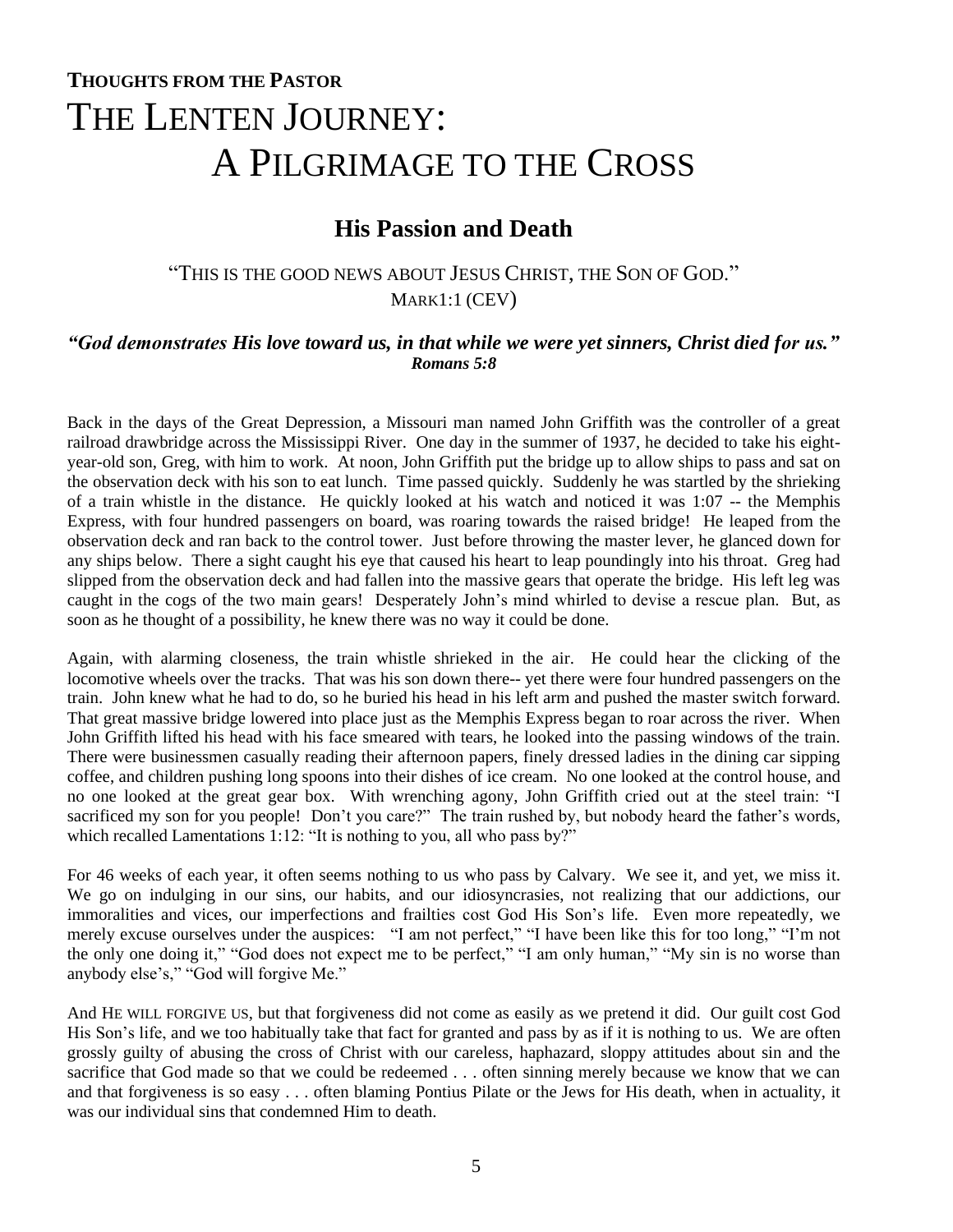But, unlike the passengers on the train who were saved because John Griffith sacrificed his son, IT SHOULD BE SOMETHING TO US who pass by, and the Lenten season furnishes us the prospect of focusing on that. It is our intermission to fasten our affection on the concessions that God made in Christ.

Lent brings us face to face with a journey into our souls as we reflect, evaluate, and measure our commitment to the cross of Christ. Lent affords us the occasion for not only penitence and penance, but it also affords us the incident for self-evaluation: HAVE I DENIED MYSELF, TAKEN UP THE CROSS, AND FOLLOWED HIM. Lent brings us face to face with our sinfulness and with the sacrifice that Christ made at Calvary. Lent ushers us into the recesses of our hearts, souls, and spirits as we confess, remember, repent, and give thanks for the cross and all that it means. Lent is a season of remembering; it is a season of sacrificing; it is a season of penitence; it is a season of Thanksgiving.

The Lenten journey takes us into the dark corners of our minds, our souls, our closets to know:

Alas! and did my Savior bleed And did my Sovereign die? Would He devote that sacred head For such a worm as I?

Was it for crimes that I had done He groaned upon the tree? Amazing pity! grace unknown! And love beyond degree!

Thus might I hide my blushing face While His dear cross appears, Dissolve my heart in thankfulness, And melt my eyes to tears.

But drops of grief can ne'er repay The debt of love I owe: Here, Lord, I give my self away 'Tis all that I can do.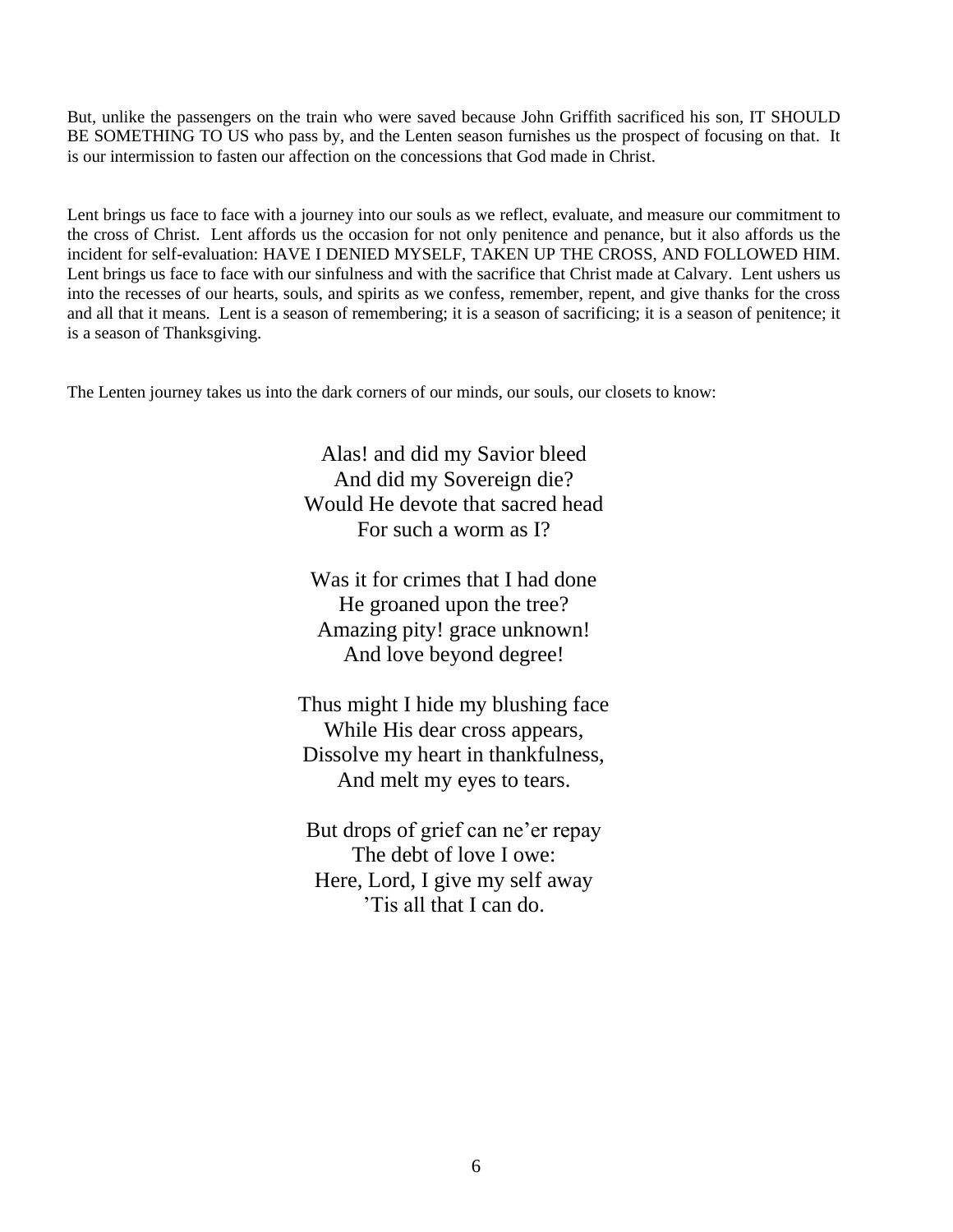# SPENDING TIME WITH GOD

*Intimacy* 

It's a sensual word; calling to mind sounds, textures, flavors, colors and fragrances. When I met my husband, he wore certain cologne. When he wasn't physically around me, I could tell he'd been close by ... in the elevator, in the lobby where we met, in the hallway. His fragrance made me look more intently for him.

God is the Creator of every splendid and glorious thing. Personal times of communion and intimacy with God can be greatly enhanced through involving our physical senses. We do it all the time in our corporate times of worship. We experience God's awesome Presence when we hear the choir sing; feel the embrace of the greeters; see the dancers dance; taste the bread and the wine. We sense His Splendor, His Majesty, His Glory.

*The Fragrance Of Intimacy*

The entire congregation of Israel knew when the priests were preparing to come before God. They inhaled the aroma of incense. The heavily perfumed air signaled to them that something powerful was taking place the exchange between God and man. If you'd like to bring fragrance into your "secret place," candles and fresh flowers placed on the desk where you read your Bible and write in your journal are wonderful. When choosing a bouquet, the most fragrant flowers are Roses, Stock, Carnations, Freesia and Paperwhites.

*The Sound Of Intimacy* 

What type of music ushers you into God's presence? What sounds quiet your wandering mind and cause you to reflect on His Greatness? Purchase a small desktop CD player and play that music during your quiet time. If music doesn't do it for you, invest in a CD that plays the sound of singing birds, babbling brooks and the majestic ocean waves.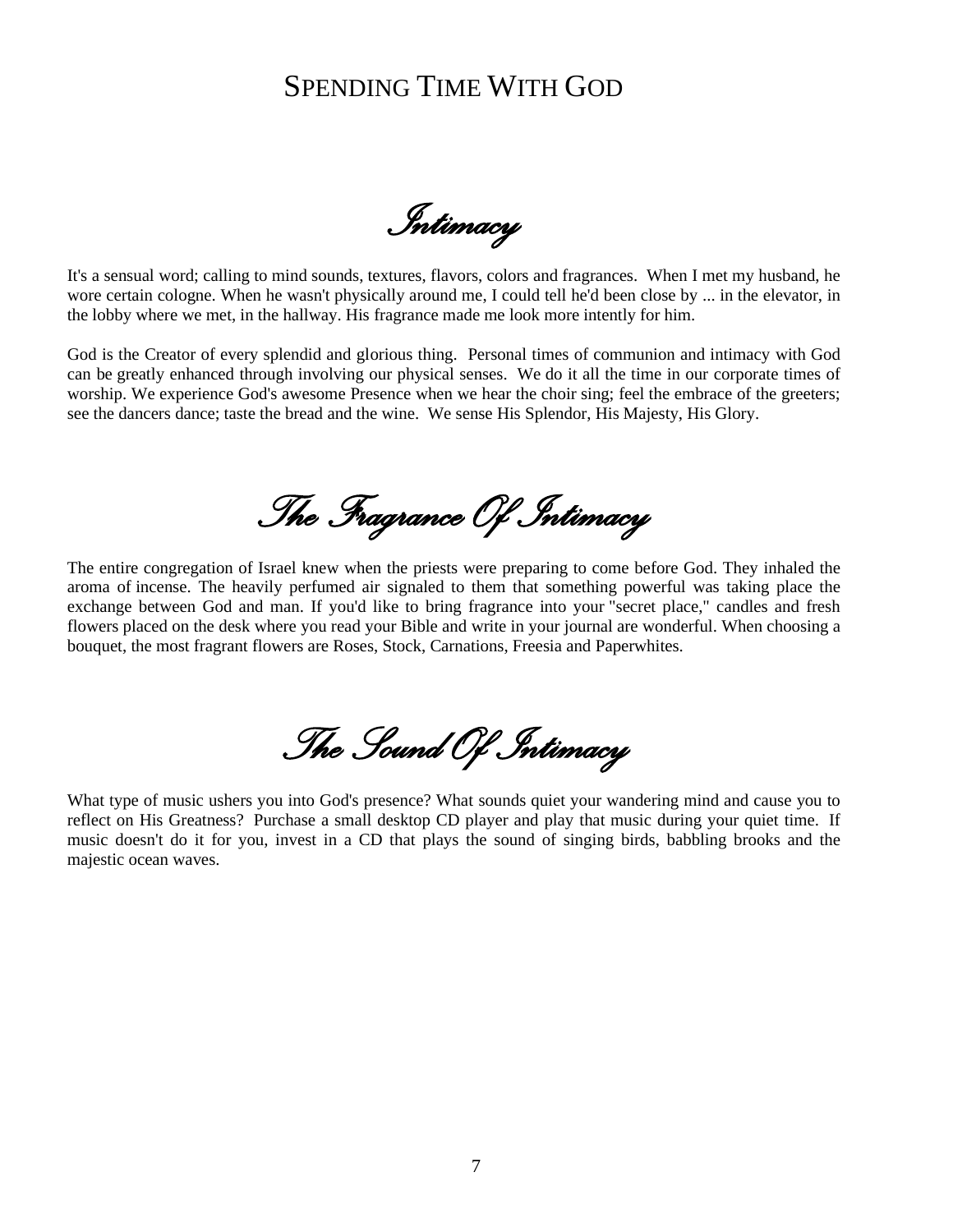## SPENDING TIME WITH GOD – CONT'D.

*The Taste Of Intimacy*

Some people love to drink coffee or tea while journaling, reading the Word and listening to God. One noted author literally sets a place for God with another coffee cup. Taking communion need not be reserved for First Sundays. For as often as you eat this bread and drink the cup, you proclaim the Lord's death until He comes." 1 Corinthians11:25, We drink the cup and eat the bread in remembrance of Him. There's healing in communion. Place a beautiful goblet and saucer in your secret place to remind you that you may take communion as often as you desire.

*The Look Of Intimacy* 

On the first day of a prayer class at my church, our teacher, Rev. Nance, challenged us to take prayer from drudgery to delight. Our first charge was to "spruce up" our place of prayer. If we didn't have a place of prayer, our charge was to carve one out -- then spruce it up! Whatever inspires you, use it to decorate your prayer closet. Whether it be simple landscape artwork, a scripture-engraved plaque or a glorious wall banner; do whatever it takes to create a place that beckons you to "come away" with Jesus.

*The Touch Of Intimacy* 

When I go into my prayer closet, I'm like Linus with his blanket! There's a special crocheted throw that I wrap around myself and throw special pillows on the floor. I feel like I'm wrapped in God's arms, warm, safe and secure. God commands us to love Him with all our minds, souls and strength. That's everything we are, inside and outside. We have places designated for our cars, our crafts, our projects. Today, carve out a simple place in your home where you steal away to rendezvous with the Lover of Your Soul. It'll be the best improvement you've ever made to your Abode.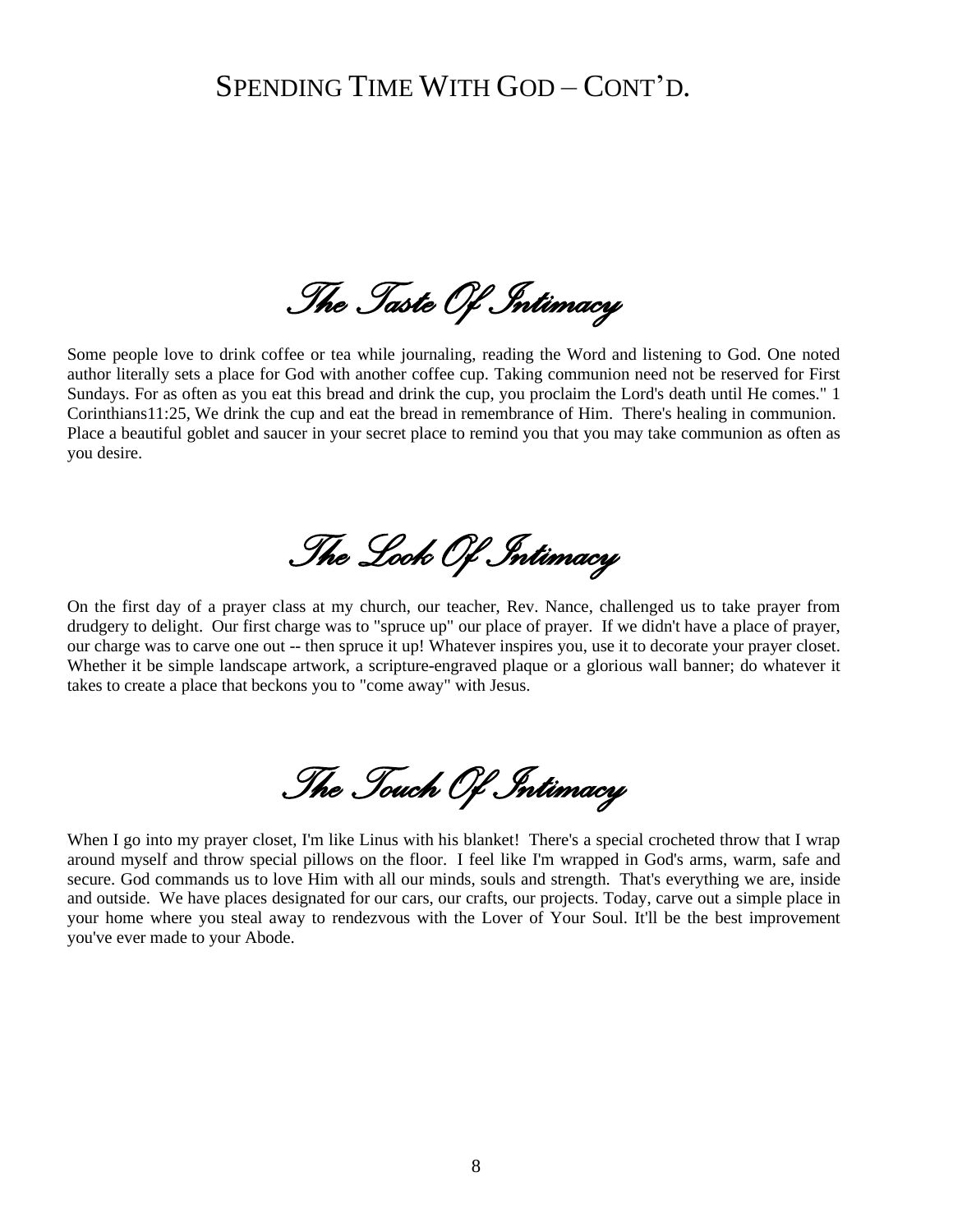# **THE SEASON OF LENT**

Dennis Bratcher

The season of Lent has not been well observed in much of evangelical Christianity, largely because it was associated with "high church" liturgical worship that some churches were eager to reject. However, much of the background of evangelical Christianity, for example the heritage of John Wesley, was very "high church." Many of the churches that had originally rejected more formal and deliberate liturgy are now recovering aspects of a larger Christian tradition as a means to refocus on spirituality in a culture that is increasingly secular.

Originating in the fourth century of the church, the season of **Lent** spans 40 weekdays beginning on [Ash](http://www.cresourcei.org/cylent.html#Ash#Ash)  [Wednesday](http://www.cresourcei.org/cylent.html#Ash#Ash) and climaxing during [Holy Week](http://www.cresourcei.org/cyholyweek.html) with Holy Thursday (Maundy Thursday), Good Friday, and concluding Saturday before Easter, Lent was originally the time of preparation for those who were to be baptized, a time of concentrated study and prayer before their baptism at the Easter Vigil, the celebration of the Resurrection of the Lord early on Easter Sunday. But since these new members were to be received into a living community of Faith, the entire community was called to preparation. Also, this was the time when those who had been separated from the Church would prepare to rejoin the community.

Today, Lent is marked by a time of prayer and preparation to celebrate Easter. Since Sundays celebrate the resurrection of Jesus, the six Sundays that occur during Lent are not counted as part of the 40 days of Lent, and are referred to as the Sundays **in** Lent. The number 40 is connected with many biblical events, but especially with the forty days Jesus spent in the wilderness preparing for His ministry by facing the temptations that could lead him to abandon his mission and calling. Christians today use this period of time for introspection, self examination, and repentance. This season of the year is equal only to [the Season of Advent](http://www.cresourcei.org/cyadvent.html) in importance in the Christian year, and is part of the second major grouping of Christian festivals and sacred time that includes [Holy](http://www.cresourcei.org/cyholyweek.html)  [Week,](http://www.cresourcei.org/cyholyweek.html) [Easter,](http://www.cresourcei.org/cyeaster.html) and [Pentecost.](http://www.cresourcei.org/cypentecost.html)

Lent has traditionally been marked by penitential prayer, fasting, and almsgiving. Some churches today still observe a rigid schedule of fasting on certain days during Lent, especially the giving up of meat, alcohol, sweets, and other types of food. Other traditions do not place as great an emphasis on fasting, but focus on charitable deeds, especially helping those in physical need with food and clothing, or simply the giving of money to charities. Most Christian churches that observe Lent at all focus on it as a time of prayer, especially penance, repenting for failures and sin as a way to focus on the need for God's grace. It is really a preparation to celebrate God's marvelous redemption at Easter, and the resurrected life that we live, and hope for, as Christians.

**Carnival**, which comes from a Latin phrase meaning "removal of meat," is the three day period preceding the beginning of Lent, the Sunday, Monday, and Tuesday immediately before **Ash Wednesday**, which is the first day of the Lenten Season (some traditions count Carnival as the entire period of time between Epiphany and Ash Wednesday). The three days before Ash Wednesday are also known as **Shrovetide** ("shrove" is an Old English word meaning "to repent"). The Tuesday just before Ash Wednesday is called **Shrove Tuesday**, or is more popularly known by the French term **Mardi Gras**, meaning "Fat Tuesday," contrasting to the fasting during Lent. The entire three day period has now come to be known in many areas as Mardi Gras.

Carnival or Mardi Gras is usually a period of celebration, originally a festival before the fasting during the season of Lent. Now it is celebrated in many places with parades, costumes, dancing, and music. Many Christians' discomfort with Lent originates with distaste for Mardi Gras, which in some cultures, especially the Portuguese culture of Brazil and the French culture of Louisiana, has tended to take on the excesses of wild and drunken revelry. There has been some attempt in recent years to change this aspect of the season, such as using Brazilian Carnival parades to focus on national and cultural history. Many churches now observe Mardi Gras with a church pancake breakfast or other church meal, eating together as a community before the symbolic fasting of Lent begins.

**Ash Wednesday**, the seventh Wednesday before Easter Sunday, is the first day of the season of Lent. Its name comes from the ancient practice of placing ashes on worshippers' heads or foreheads as a sign of humility before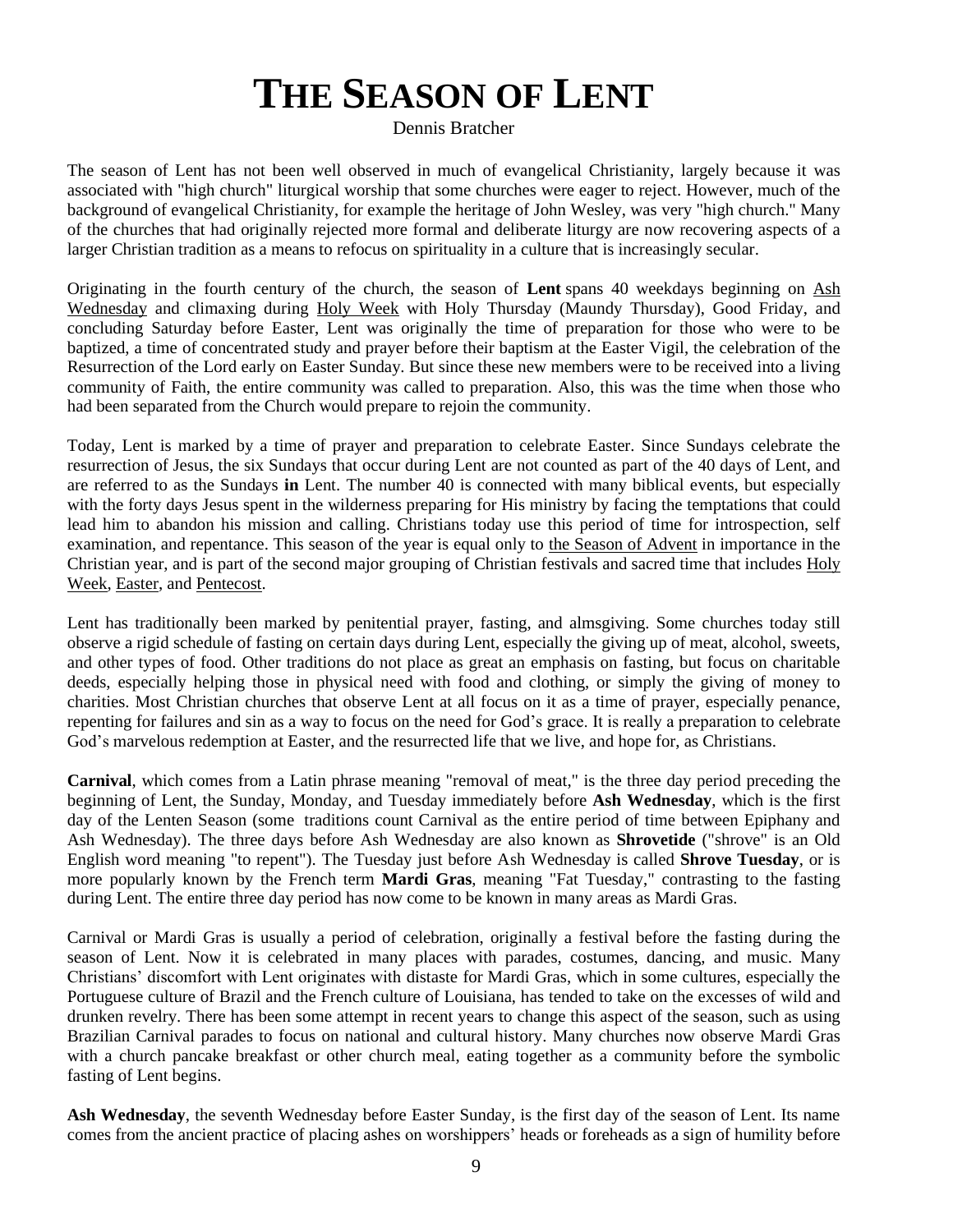God, a symbol of mourning and sorrow at the death that sin brings into the world. It not only prefigures the mourning at the death of Jesus, but also places the worshipper in a position to realize the consequences of sin.

The color used in the sanctuary for most of Lent is purple or dark violet. These colors symbolize both the pain and suffering leading up to the crucifixion of Jesus as well as the suffering of humanity and the world under sin. But purple is also the color of royalty, and so anticipates through the suffering and death of Jesus the coming resurrection and hope of newness that will be celebrated in the Resurrection on Easter Sunday.

Some church traditions change the sanctuary colors to red for [Maundy Thursday,](http://www.cresourcei.org/cyholyweek.html#Maundy) a symbol of the disciples and through them the community of the church. Since Eucharist or communion is often observed on Maundy Thursday in the context of Passover, the emphasis is on the gathered community in the presence of Jesus the Christ.

Traditionally, the sanctuary colors of [Good Friday](http://www.cresourcei.org/cyholyweek.html#Good) are black, symbolizing the darkness brought into the world by sin. It also symbolizes death, not only the death of Jesus but the death of the whole world under the burden of sin. In this sense, it also represents the hopelessness and the endings that come as human beings try to make their own way in the world without God. (See The [Days of Holy Week\)](http://www.cresourcei.org/cyholyweek.html). Black is used through Holy Saturday, although it is always replaced by white before sunrise of Easter Sunday.

# THE JOURNEY OF LENT

There are many ways for a congregation to mark the journey of Lent. One of the most effective ways that can be expanded in many variations is to use a rough wooden cross as a focal point for the season. The type of cross and how it is constructed will depend on exactly how it will be used. The cross is usually erected in the Sanctuary on Ash Wednesday as a visible symbol of the beginning of Lent. It is usually draped in black on Good Friday. The same cross can also become a part of the congregation's Easter celebration as it is then draped in white or gold, or covered with flowers (see [The Flowering Cross\)](http://www.cresourcei.org/cyeaster.html#Flowering Cross).

One effective way to make use of the cross is to use it as a Prayer Cross during Lent. A hammer, square nails, and small pieces of paper are made available near the cross. At a designated time of prayer during the Sundays in Lent, people are invited to write their prayer requests on the paper, and then nail them to the cross. The quiet time of prayer with only the sounds of the hammer striking the nails can be a moving time for reflection on the meaning of Lent, and a powerful call to prayer. The prayer requests can be removed and burned as part of a Tenebrae or Stations of the Cross service during Holy Week to symbolize releasing the needs to God.

## REFLECTIONS ON LENT

We enjoy celebrating Palm Sunday. The children get to make paper palm branches and for many is one of the few times they get to take an active role in "big church." We wave the palm branches and celebrate. And we all love Easter Sunday! It is a happy time, with flowers, new clothes, and the expectation of Spring in the air.

But it is too easy and promotes too cheap a grace to focus only on the high points of Palm Sunday and Easter without walking with Jesus through the darkness of Good Friday, a journey that begins on Ash Wednesday. Lent is a way to place ourselves before God humbled, bringing in our hands no price whereby we can ourselves purchase our salvation. It is a way to confess our total inadequacy before God, to strip ourselves bare of all pretense to righteousness, to come before God in dust and ashes. It is a way to empty ourselves of our false pride, of our rationalizations that prevent us from seeing ourselves as needy creatures, of our "perfectionist" tendencies that blind us to the beam in our own eyes.

Through prayer that gives up self, we seek to open ourselves up before God, and to hear anew the call "Come unto me!" We seek to recognize and respond afresh to God's presence in our lives and in our world. We seek to place our needs, our fears, our failures, our hopes, our very lives in God's hands, again. And we seek by abandoning ourselves in Jesus' death to recognize again who God is, to allow His transforming grace to work in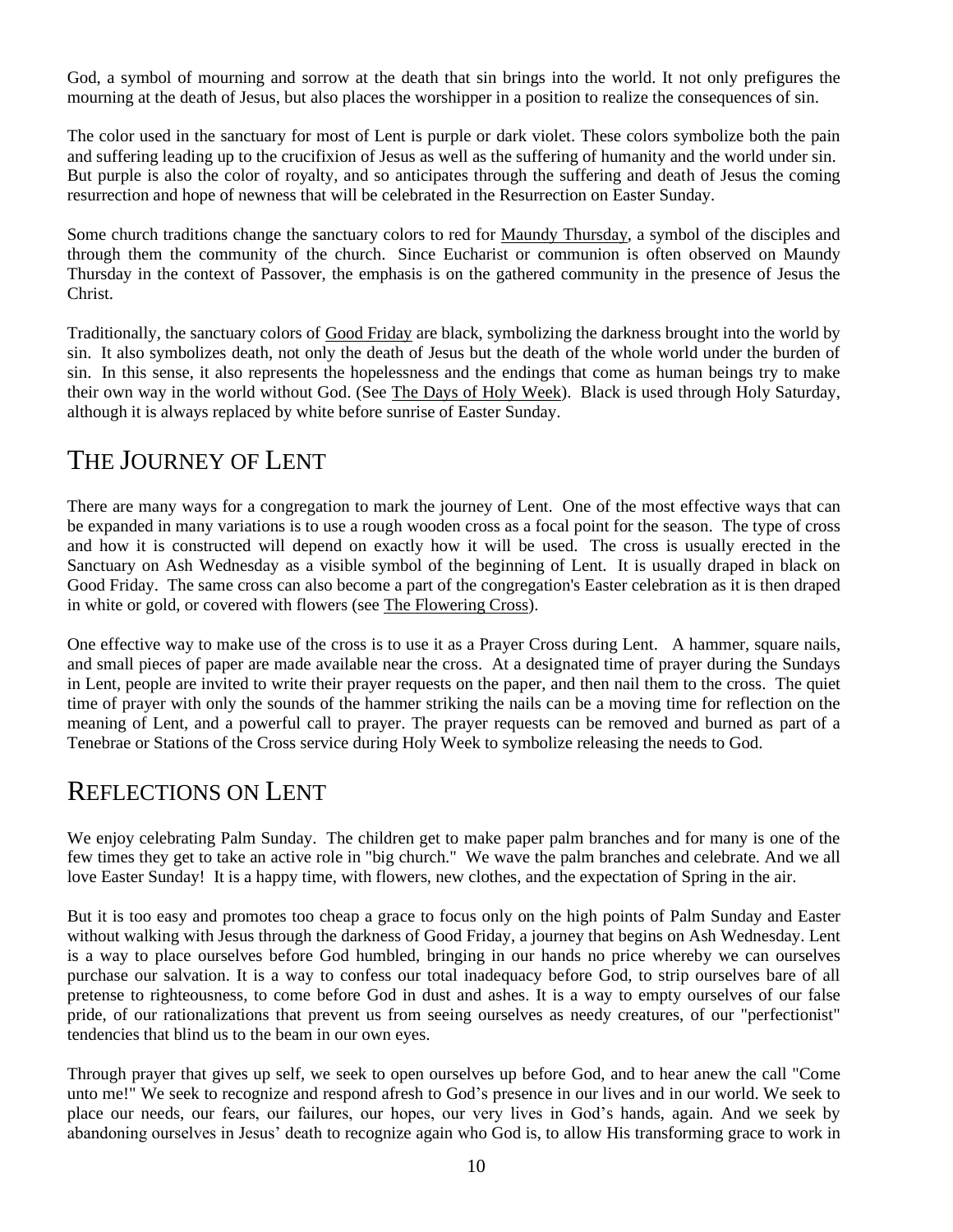us once more, and to come to worship Him on Easter Sunday with a fresh victory and hope that goes beyond the new clothes, the Spring flowers, the happy music.

But it begins in ashes. And it journeys though darkness. It is a spiritual pilgrimage that I am convinced we must make one way or the other for genuine spiritual renewal to come. I have heard the passage in 2 Chronicles 7:14 quoted a lot: ". . .if my people who are called by my name humble themselves, and pray and seek my face, and turn from their wicked ways, then I will hear from heaven, and will forgive their sin and heal their land." This usually is quoted in the context of wanting revival or renewal in the church, and the prayer is interpreted as intercessory prayer for others. But a careful reading of the passage will reveal that the prayer that is called for here is not intercessory prayer for others; it is penitential prayer for the faith community, for **us**. It is not to call for others to repent; it is a call for **us**, God's people, to repent. It is **our** land that needs to be healed, it is **our** wicked ways from which we need to turn, **we** are the ones who need to seek God's face.

Perhaps during the Lenten season we should stop praying for others as if we were virtuous enough to do so. Perhaps we should take off our righteous robes just long enough during these 40 days to put ashes on our own heads, to come before God with a new humility that is willing to confess, "Lord, be merciful to me, a sinner." Maybe we should be willing to prostrate ourselves before God and plead, "Lord, in my hand no price I bring; simply to the cross I cling." That might put us in a position to hear God in ways that we have not heard Him in a long time. And it may be the beginning of a healing for which we have so longed. O Lord, begin with me. Here. Now.

## THE DAYS OF HOLY WEEK

## ⊕Palm [Sunday](http://www.cresourcei.org/cyholyweek.html#Palm#Palm) ⊕[Maundy Thursday](http://www.cresourcei.org/cyholyweek.html#Maundy#Maundy) ⊕[Good Friday](http://www.cresourcei.org/cyholyweek.html#Good#Good) ⊕[Holy Saturday](http://www.cresourcei.org/cyholyweek.html#Saturday#Saturday)

Holy Week is the last week of [Lent,](http://www.cresourcei.org/cylent.html) the week immediately preceding Easter Sunday. It is observed in many Christian churches as a time to commemorate and enact the suffering (Passion) and death of Jesus through various observances and services of worship. While some church traditions focus specifically on the events of the last week of Jesus' life, many of the liturgies symbolize larger themes that marked Jesus' entire ministry. Observances during this week range from daily liturgical services in churches to informal meetings in homes to participate in a [Christian version of the Passover Seder.](http://www.cresourcei.org/seder.html)

In Catholic traditions, the conclusion to the week is called the Easter Triduum (a *triduum* is a space of three days usually accompanying a church festival or holy days that are devoted to special prayer and observance). The Easter Triduum begins Thursday evening of Holy Week with Eucharist and concludes with evening prayers Easter Sunday.

Increasingly, evangelical churches that have tended to look with suspicion on traditional "High-Church" observances of Holy Week are now realizing the value of Holy Week services, especially on Good Friday (see [Low Church and High Church\)](http://www.cresourcei.org/lowhighchurch.html). This has a solid theological basis both in Scripture and in the traditions of the Faith. Dietrich Bonhoeffer, the German theologian who was executed by the Nazis, wrote of the *Cost of Discipleship* and warned of "cheap grace" that did not take seriously either the gravity of sin or the radical call to servanthood: "When Jesus bids a man come, he bids him come and die."

It is this dimension that is well served by Holy Week observances, as they call us to move behind the joyful celebrations of Palm Sunday and Easter, and focus on the suffering, humiliation, and death that is part of Holy Week. It is important to place the hope of the Resurrection, the promise of newness and life, against the background of death and endings. It is only in walking through the shadows and darkness of Holy Week and Good Friday, only in realizing the horror and magnitude of sin and its consequences in the world incarnated in the dying Jesus on the cross, only in contemplating the ending and despair that the disciples felt on Holy Saturday, that we can truly understand the light and hope of Sunday morning!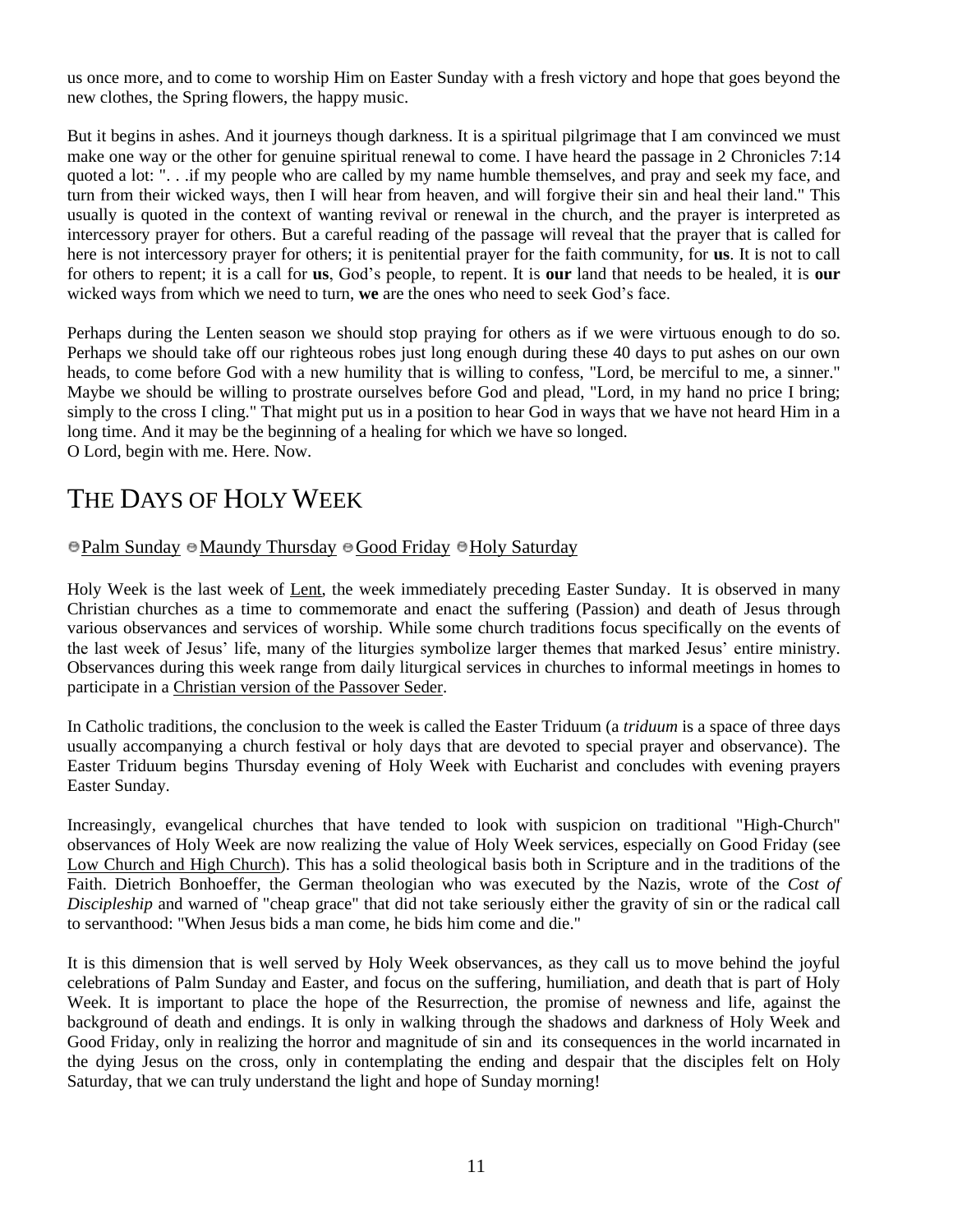In observing this truth, that new beginnings come from endings, many people are able to draw a parable of their own lives and faith journey from the observances of Holy Week. In providing people with the opportunity to experience this truth in liturgy and symbol, the services become a powerful proclamation of the transformative power of the Gospel, and God at work in the lives of people.

The entire week between Palm Sunday and Holy Saturday is included in Holy Week, and some church traditions have daily services during the week. However, usually only Palm Sunday, Maundy Thursday, and Good Friday are times of special observance in most churches.

# PALM SUNDAY (OR PASSION SUNDAY)

This Sunday observes the triumphal entry of Jesus into Jerusalem that was marked by the crowds who were in Jerusalem for Passover waving palm branches and proclaiming him as the messianic king. The Gospels tell us that Jesus rode into the city on a donkey, enacting the prophecy of Zechariah 9:9, and in so doing emphasized the humility that was to characterize the Kingdom He proclaimed. The irony of His acceptance as the new Davidic King (Mark 11:10) by the crowds that would only five days later cry for His execution should be a sobering reminder of the human tendency to want God on our own terms.

Traditionally, worshippers enact the entry of Jesus into Jerusalem by the waving of palm branches and singing songs of celebration. Sometimes this is accompanied by a processional into the church. In many churches, children are an integral part of this service since they enjoy processions and activity as a part of worship. This provides a good opportunity to involve them in the worship life of the community of Faith.

This Sunday is also known as **Passion Sunday** to commemorate the beginning of Holy Week and Jesus' final agonizing journey to the cross. The English word *passion* comes from a Latin word that means "to suffer," the same word from which we derive the English word *patient*. Increasingly, many churches are incorporating an emphasis on the Passion of Jesus into services on this Sunday as a way to balance the celebration of Easter Sunday. Rather than having the two Sundays both focus on triumph, Passion Sunday is presented as a time to reflect on the suffering and death of Jesus in a Sunday service of worship. This provides an opportunity for people who do not or cannot attend a Good Friday Service to experience the contrast of Jesus' death and the Resurrection, rather than celebrating the Resurrection in isolation from Jesus' suffering. However, since Sunday services are always celebrations of the Resurrection of Jesus during the entire year, even an emphasis on the Passion of Jesus on this Sunday should not be mournful or end on a negative note, as do most Good Friday Services (which is the reason Eucharist or Communion is not normally celebrated on Good Friday).

# MAUNDY THURSDAY, OR HOLY THURSDAY

There are a variety of events that are clustered on this last day before Jesus was arrested that are commemorated in various ways in services of worship. These include the last meal together, which was probably a Passover meal, the institution of Eucharist or Communion, the betrayal by Judas (because of the exchange with Jesus at the meal), and Jesus praying in Gethsemane while the disciples fell asleep. Most liturgies, however, focus on the meal and communion as a way to commemorate this day.

During the last few days, Jesus and His disciples had steadily journeyed from Galilee toward Jerusalem. On the sunlight hillsides of Galilee, Jesus was popular, the crowds were friendly and the future was bright. Even His entry into Jerusalem had been marked by a joyous welcome. But in Jerusalem there was a growing darkness as the crowds began to draw back from the man who spoke of commitment and servanthood. There was an ominous tone in the murmuring of the Sadducees and Pharisees who were threatened by the new future Jesus proclaimed.

Even as Jesus and his disciples came together to share this meal, they already stood in the shadow of the cross. It was later that night, after the meal, as Jesus and His disciples were praying in the Garden of Gethsemane, that Jesus was arrested and taken to the house of Caiaphas the High Priest. On Friday He would die.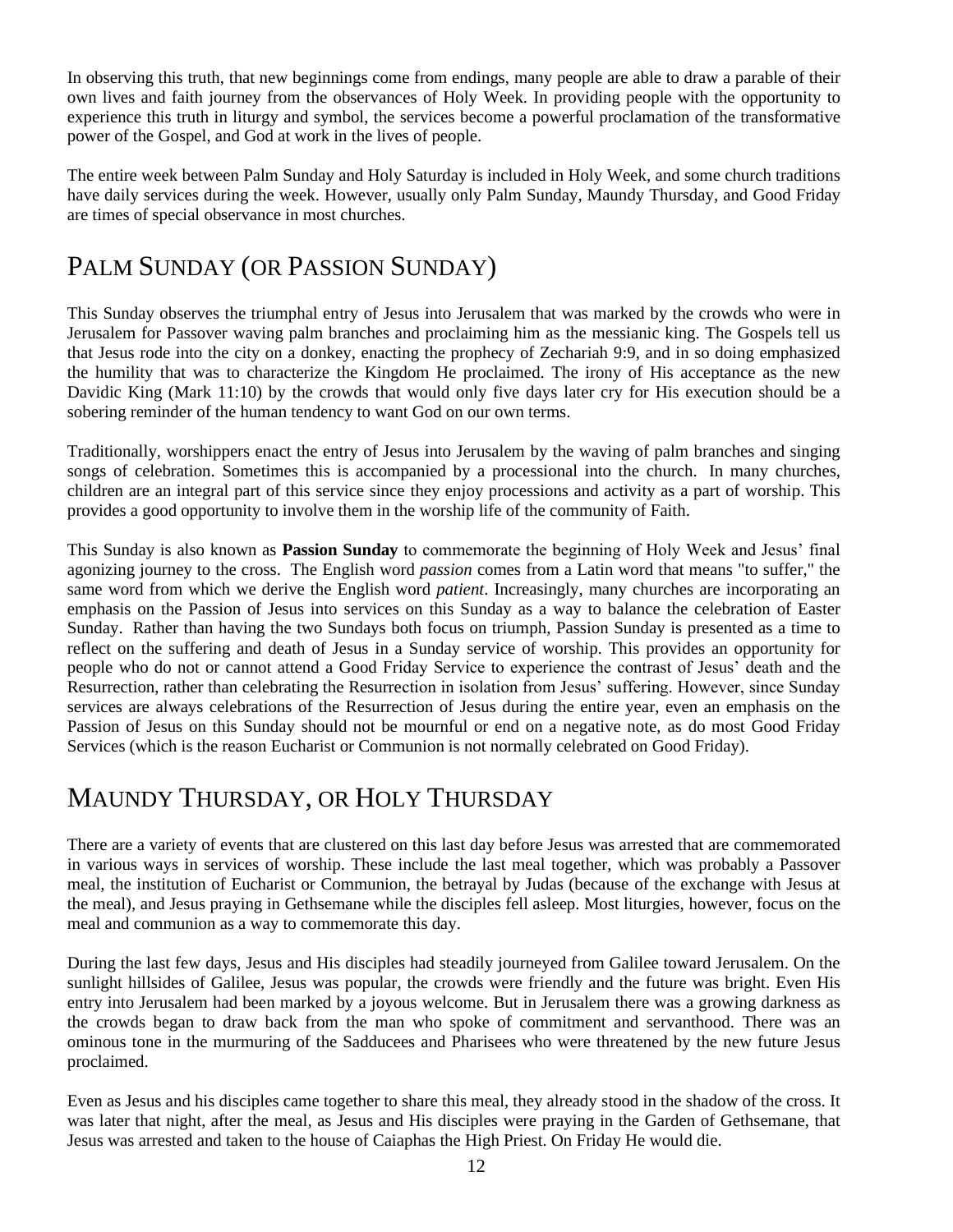There is some difference in the chronology of these events between the Synoptic Gospels (Matthew, Mark, and Luke) and John's account (see [Synoptic Problem\)](http://www.cresourcei.org/synoptic.html). In the Synoptics, this last meal was a Passover meal, observing the exodus of the Israelites from Egypt when death "passed over" the Hebrew homes as the 10th plague fell upon the Egyptians. Yet, in John's account the Passover would not be celebrated until the next day. And while the Synoptics recount the institution of Communion during this final meal, John instead tells us about Jesus' washing the disciples' feet as a sign of servanthood.

In any case, this Thursday of Holy Week is remembered as the time Jesus ate a final meal together with the men who had followed Him for so long. We do not have to solve these questions to remember and celebrate in worship what Jesus did and taught and modeled for us here, what God was doing in Jesus the Christ. And the questions should not shift our attention from the real focus of the story: the death and resurrection of Jesus.

Traditionally in the Christian Church, this day is known as Maundy Thursday. The term **Maundy** comes from the Latin word *mandatum* (from which we get our English word *mandate*), from a verb that means "to give," "to entrust," or "to order." The term is usually translated "commandment," from John's account of this Thursday night. According to the Fourth Gospel, as Jesus and the Disciples were eating their final meal together before Jesus' arrest, he washed the disciples' feet to illustrate humility and the spirit of servanthood. After they had finished the meal, as they walked into the night toward Gethsemane, Jesus taught His disciples a "new" **commandment** that was not really new (John 13:34-35):

A new commandment I give to you, that you love one another; even as I have loved you, you also ought to love one another. By this everyone will know that you are my disciples, if you have love for one another.

The colors for Maundy Thursday are usually the colors of Lent, royal purple. Some traditions, however, use red for Maundy Thursday, the color of the church, in order to identify with the community of disciples that followed Jesus. Along the same line, some use this day to honor the apostles who were commissioned by Jesus to proclaim the Gospel throughout the world.

The sharing of the Eucharist, or sacrament of thanksgiving, on Maundy Thursday is the means by which most Christians observe this day. There is a great variety in exactly how the service is conducted, however. In some churches, it is traditional for the pastor or priest to wash the feet of members of the congregation as part of the service. Increasingly, churches are observing some form of the Passover Seder as a setting for the Eucharist of Maundy Thursday (see [Introduction to a Christian Seder](http://www.cresourcei.org/seder.html) and [Haggadah for a Christian Seder\)](http://www.cresourcei.org/haggadah.html). Some churches simply have a "pot-luck" dinner together concluded with a short time of singing and communion.

In some church traditions all of the altar coverings and decorations are removed after the Eucharist is served on Maundy Thursday. Since the altar in these traditions symbolize the Christ, the "stripping of the altar" symbolizes the abandonment of Jesus by his disciples and the stripping of Jesus by the soldiers prior to his crucifixion. This, like the darkness often incorporated into a Good Friday service, represents the humiliation of Jesus and the consequences of sin as a preparation for the celebration of new life and hope that is to come on Resurrection Day. Some churches only leave the altar bare until the Good Friday Service, when the normal coverings are replaced with black.

However it is celebrated, the Eucharist of Maundy Thursday is especially tied to the theme of remembering. As Jesus and his disciples followed the instructions in the Torah to remember God's acts of deliverance in their history as they shared the Passover meal together, so Jesus calls us to remember the new act of deliverance in our history that unfolds on these last days of Holy week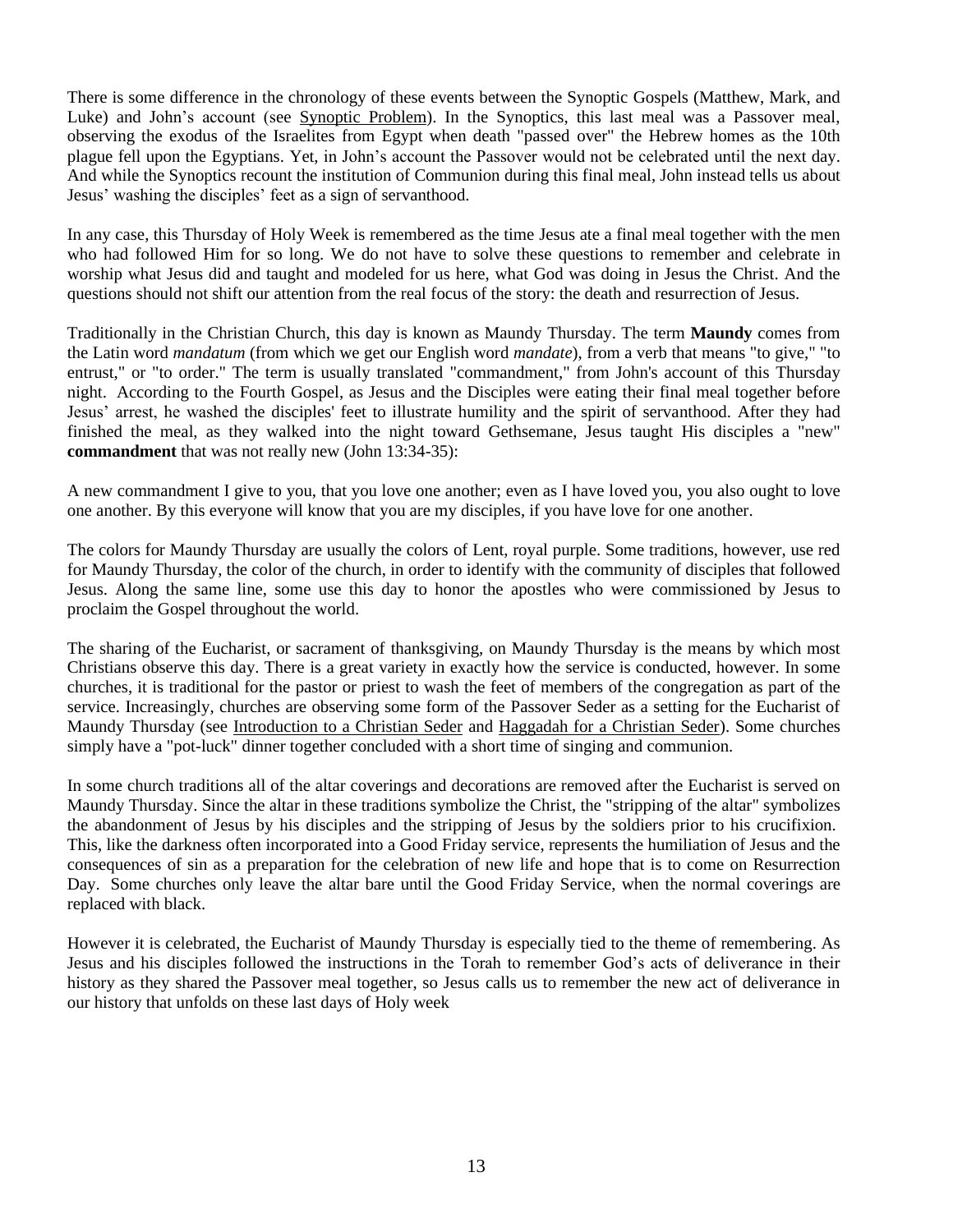# GOOD FRIDAY, OR HOLY FRIDAY

Friday of Holy Week has been traditionally been called Good Friday or Holy Friday. On this day, the church commemorates Jesus' arrest (since by Jewish customs of counting days from sundown to sundown it was already Friday), his trial, crucifixion and suffering, death, and burial. Since services on this day are to observe Jesus' death, and since Eucharist is a celebration, there is traditionally no Communion observed on Good Friday. Also, depending on how the services are conducted on this day, all pictures, statutes, and the cross are covered in mourning black, the chancel and altar coverings are replaced with black, and altar candles are extinguished. They are left this way through Saturday, but are always replaced with white before sunrise on Sunday.

There are a variety of services of worship for Good Friday, all aimed at allowing worshippers to experience some sense of the pain, humiliation, and ending in the journey to the cross. The traditional Catholic service for Good Friday was held in mid-afternoon to correspond to the final words of Jesus from the cross (c. 3 PM, Matt 27:46-50). However, modern schedules have led many churches to move the service to the evening to allow more people to participate. Usually, a Good Friday service is a series of Scripture readings, a short homily, and a time of meditation and prayer. One traditional use of Scripture is to base the homily or devotional on the **Seven Last Words of Jesus** as recorded in the Gospel tradition.

Father, forgive them . . . (Luke 23:34) This day you will be with me in paradise (Luke 23:43) Woman, behold your son . . .(John 19:26-27) My God, my God . . . (Matthew 27:46, Mark 15:34) I thirst. (John 19:28) It is finished! (John 19:30) Father into your hands . . . (Luke 23:46)

Some churches use the **[Stations of the Cross](http://www.cresourcei.org/stations.html)** as part of the Good Friday Service. This service uses paintings or banners to represent various scenes from Jesus' betrayal, arrest, trial, and death, and the worshippers move to the various stations to sing hymns or pray as the story is told. There is a great variety in how this service is conducted, and various traditions use different numbers of stations to tell the story.

Another common service for Good Friday is **Tenebrae** (Latin for "shadows" or "darkness"). Sometimes this term is applied generally to all church services on the last three days of Holy week. More specifically, however, it is used of the **Service of Darkness** or **Service of Shadows**, usually held in the evening of Good Friday. Again, there are varieties of this service, but it is usually characterized by a series of Scripture readings and meditation done in stages while lights and/or candles are gradually extinguished to symbolize the growing darkness not only of Jesus' death but of hopelessness in the world without God. The service ends in darkness, sometimes with a final candle, the Christ candle, carried out of the sanctuary, symbolizing the death of Jesus. Often the service concludes with a loud noise symbolizing the closing of Jesus' tomb (see [The Empty Tomb\)](http://www.cresourcei.org/cyeaster.html#Empty Tomb). The worshippers then leave in silence to wait.

Some churches observe communion on Good Friday. However, traditionally Eucharist is not served on Good Friday since it is a celebration of thanksgiving. Good Friday is not a day of celebration but of mourning, both for the death of Jesus and for the sins of the world that his death represents. Yet, although Friday is a solemn time, it is not without its own joy. For while it is important to place the Resurrection against the darkness of Good Friday, likewise the somberness of Good Friday should always be seen with the hope of Resurrection Sunday. As the well- known sermon title vividly illustrates: "It's Friday. But Sunday's a'comin'!"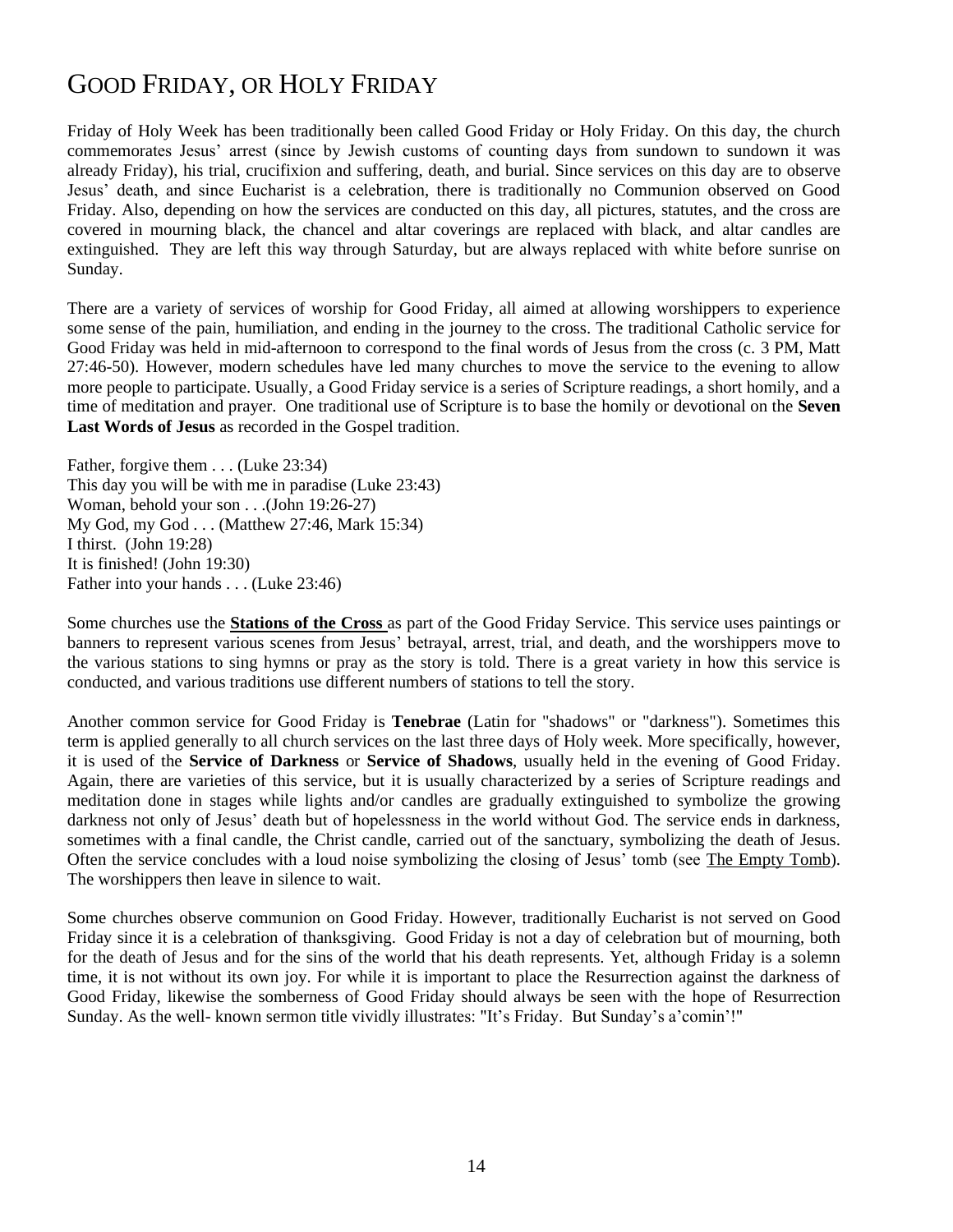# HOLY SATURDAY

This is the seventh day of the week, the day Jesus rested in the tomb. In the first three Gospel accounts this was the Jewish Sabbath, which provided appropriate symbolism of the seventh day rest. While some church traditions continue daily services on Saturday, there is no communion served on this day.

Some traditions suspend services and Scripture readings during the day on Saturday, to be resumed at the Easter [Vigil](http://www.cresourcei.org/cyeaster.html#Easter Vigil) after sundown Saturday. It is traditionally a day of quiet meditation as Christians contemplate the darkness of a world without a future and without hope apart from God and his grace.

It is also a time to remember family and the faithful who have died as we await the resurrection, or to honor the martyrs who have given their lives for the cause of Christ in the world. While Good Friday is a traditional day of fasting, some also fast on Saturday as the climax of [the season of Lent.](http://www.cresourcei.org/cylent.html) An ancient tradition dating to the first centuries of the church calls for no food of any kind to be eaten on Holy Saturday, or for 40 hours before sunrise on Sunday. However it is observed, Holy Saturday has traditionally been a time of reflection and waiting, the time of weeping that lasts for the night while awaiting the joy that comes in the morning (Psalm 30:5).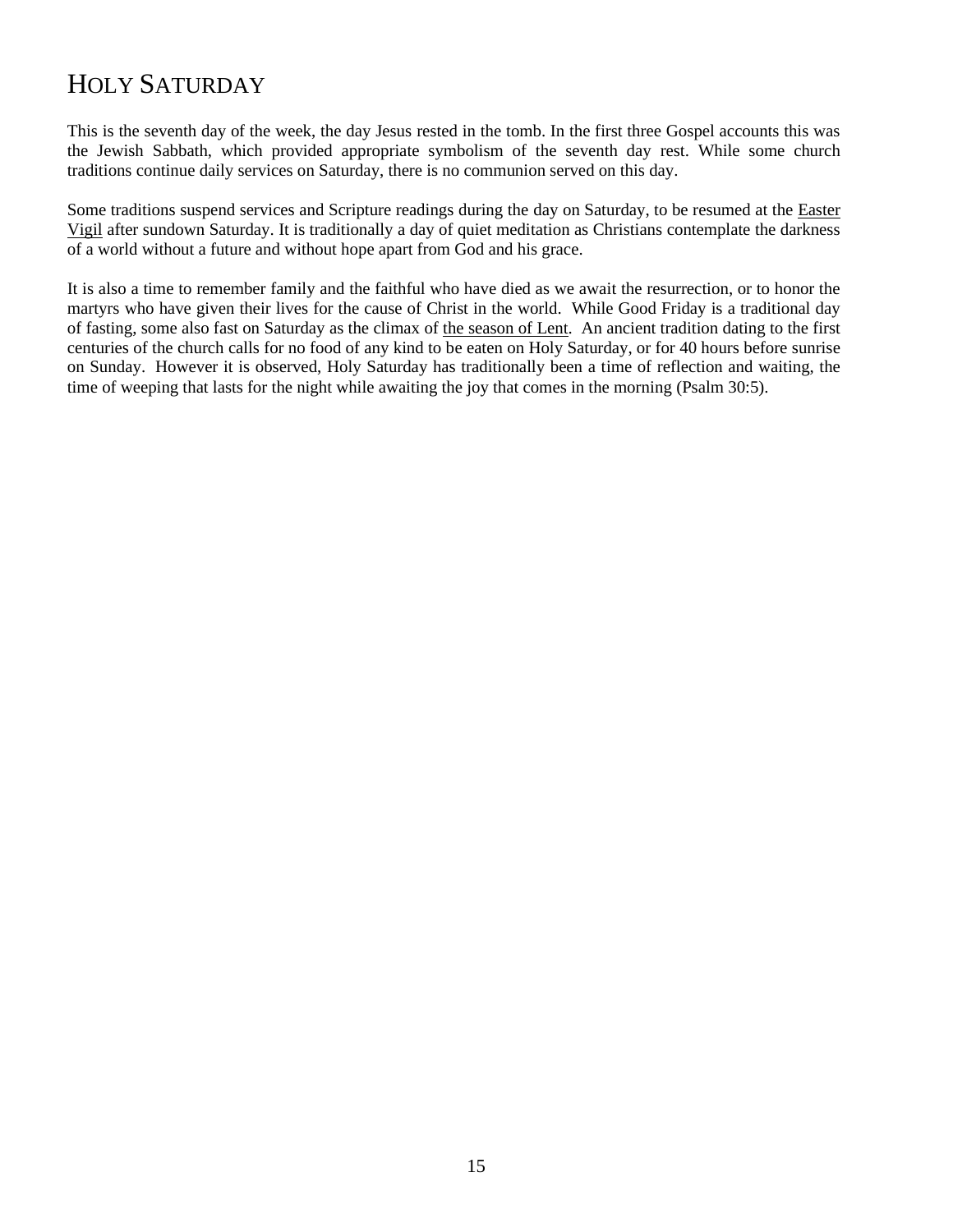## FASTING AND PRAYING: THE PURPOSE, THE POWER, THE RESULTS

From the pulpit during Lent 2015 – Time for fasting again – fasting now more than once each year:

#### *Isaiah 58 (Contemporary English Version) True Religion*

<sup>1</sup>Shout the message! Don't hold back. Say to my people Israel: You've sinned! You've turned against the LORD. <sup>2</sup>Day after day, you worship him and seem eager to learn his teachings. You act like a nation that wants to do right by obeying his laws. You ask him about justice, and say you enjoy worshiping the LORD. <sup>3</sup>You wonder why the LORD pays no attention when you go *without eating and act humble*. *But on those same days that you give up eating, you think only of yourselves <sup>[\[a\]](http://bible.gospelcom.net/passage/?book_id=29&chapter=58&version=46#fen-CEV-15649a#fen-CEV-15649a)</sup> and abuse your workers.* <sup>4</sup>You even get angry and ready to fight. No wonder God won't listen to your prayers! <sup>5</sup>Do you think the LORD wants you to *give up eating and to act as humble as a bent-over* bush? Or to dress in sackcloth and sit in ashes? Is this really what he wants on a day of worship? <sup>6</sup>I'll tell you what it really means to worship the LORD. Remove the chains of prisoners who are chained unjustly. Free those who are abused! <sup>7</sup>Share your food with everyone who is hungry; share your home with the poor and homeless. Give clothes to those in need; don't turn away your relatives. <sup>8</sup>Then your light will shine like the dawning sun, and you will quickly be healed.

#### *I Timothy 4:6-13(Contemporary English Version) Paul's Advice to Timothy*

<sup>6</sup>If you teach these things to other followers, you will be a good servant of Christ Jesus. You will show that you have grown up on the teachings about our faith and on the good instructions you have obeyed. <sup>7</sup>Don't have anything to do with worthless, senseless stories. Work hard to be truly religious. <sup>8-9</sup>As the saying goes, "Exercise is good for your body, but religion helps you in every way. It promises life now and forever." These words are worthwhile and should not be forgotten. <sup>10</sup>We have put our hope in the living God, who is the Savior of everyone, but especially of those who have faith. That's why we work and struggle so hard. <sup>[\[a\]](http://bible.gospelcom.net/passage/?search=1%20Timothy%204%20;&version=46;#fen-CEV-26201a#fen-CEV-26201a) 11</sup>Teach these things and tell everyone to do what you say. <sup>12</sup>Don't let anyone make fun of you, just because you are young. Set an example for other followers by what you say and do, as well as by your love, faith, and purity. <sup>13</sup>Until I arrive, be sure to keep on reading the Scriptures in worship, and don't stop preaching and teaching. <sup>14</sup>Use the gift you were given when the prophets spoke and the group of church leaders <sup>[\[b\]](http://bible.gospelcom.net/passage/?search=1%20Timothy%204%20;&version=46;#fen-CEV-26205b#fen-CEV-26205b)</sup> blessed you by placing their hands on you. <sup>15</sup>Remember these things and think about them, so everyone can see how well you are doing. <sup>16</sup>Be careful about the way you live and about what you teach. Keep on doing this, and you will save not only yourself, but the people who hear you.

### *Matthew 17:14-21 (New American Standard Bible) The Demoniac*

 $14(\underline{M})$ When they came to the crowd, a man came up to Jesus, falling on his knees before Him and saying,  $15$ "Lord, have mercy on my son, for he is a  $^{(N)}$  $^{(N)}$  $^{(N)}$ lunatic and is very ill; for he often falls into the fire and often into the water. <sup>16"</sup>I brought him to Your disciples, and they could not cure him." <sup>17</sup>And Jesus answered and said, "You unbelieving and perverted generation, how long shall I be with you? How long shall I put up with you? Bring him here to Me." <sup>18</sup>And Jesus rebuked him, and the demon came out of him, and the boy was cured at once. <sup>19</sup>Then the disciples came to Jesus privately and said, "Why could we not drive it out?" <sup>20</sup>And He said to them, "Because of the littleness of your faith; for truly I say to you, <sup>(0)</sup>if you have faith the size of <sup>(b)</sup>a mustard seed, you will say to <sup>(0)</sup>this mountain, 'Move from here to there,' and it will move; and  $\mathbb{B}$  nothing will be impossible to you. <sup>21</sup>["[\[a\]](http://bible.gospelcom.net/passage/?search=Matthew%2017%20;&version=49;#fen-NASB-23722a#fen-NASB-23722a)[\(S](http://bible.gospelcom.net/passage/?search=Matthew%2017%20;&version=49;#cen-NASB-23722S#cen-NASB-23722S)) *But this kind does not go out except by prayer and fasting."*]

- Many of us look at fasting as a convenient way to twist God's arm to do something or earn enough spiritual points to get what we want.
- Some of us fast out of a sense of Lenten piety.
- Some fast just because it is what you do during Lenten
- And of course, some fast for all the right reasons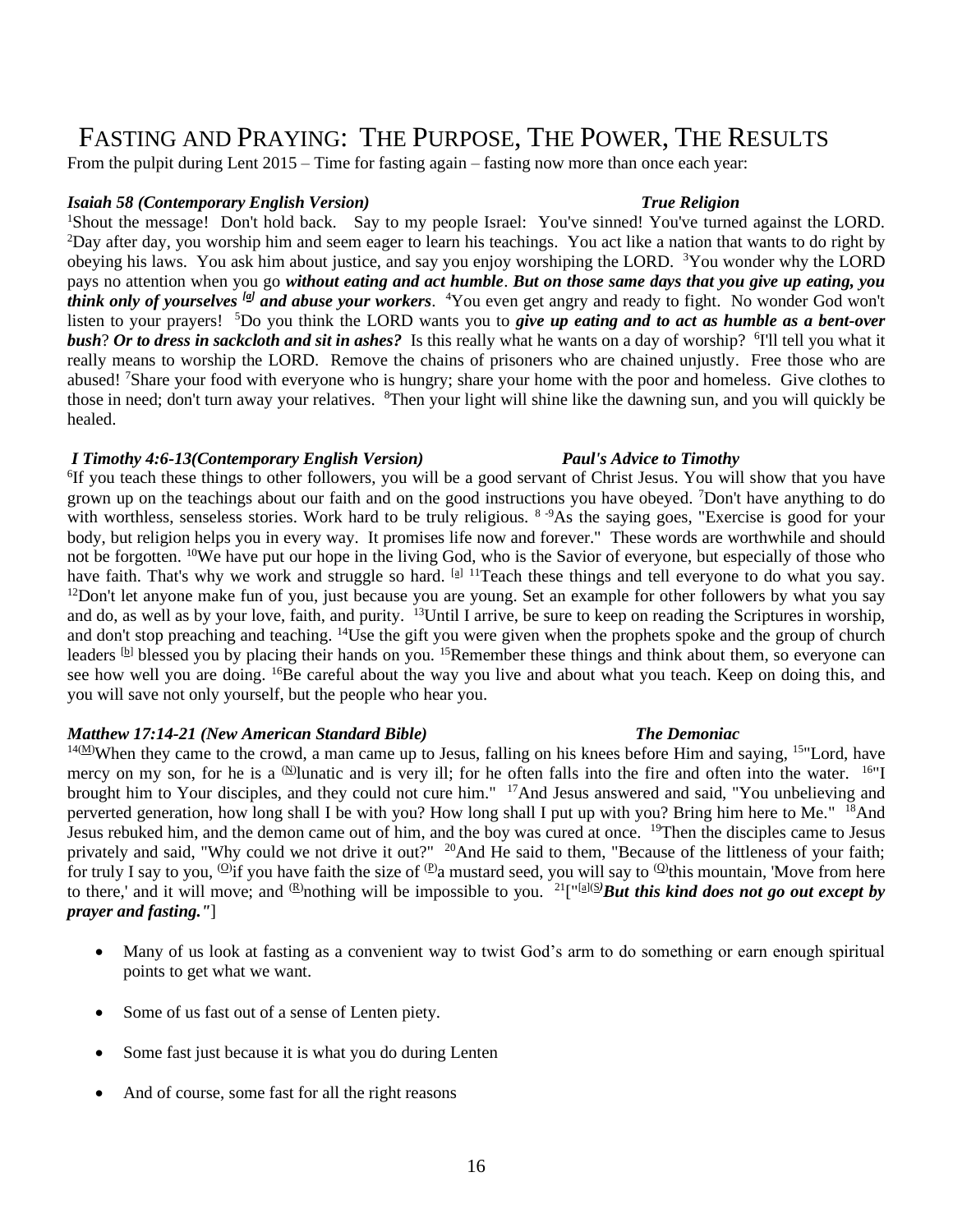- Whatever the reason, it seems fitting on this the first Sunday in Lent and as we continue our series of sermons on prayer that we look more closely at fasting and praying.
- Some of us fast but do no more praying than we do during any other time of year. Fasting and praying go together.
- What about our prayer lives are we spending more quality time praying? If prayer changes things . . . then why don't we do more of it.
- Today, we look at Fasting and Praying: the purpose, the power, and the results.

#### *First, the purpose of fasting*

Why do we fast, what is fasting all about, what is the purpose?

1. There is a need to crucify the Flesh...

James 4:1-3: <sup>1</sup>Why do you fight and argue with each other? Isn't it because you are full of selfish desires that fight to control your body? <sup>2</sup>You want something you don't have, and you will do anything to get it. You will even kill! But you still cannot get what you want, and you won't get it by fighting and arguing. You should pray for it. <sup>3</sup>Yet even when you do pray, your prayers are not answered, because you pray just for selfish reasons.

#### *The first purpose of fasting is to get our flesh out of the way so the Spirit of God can move in our lives.*

- $\triangleright$  Fasting removes barriers to communication with God and strengthens the spiritual man
- $\triangleright$  It is a determination to remove the obstacles between us and God and to totally submit our lives to the will of God.
- $\triangleright$  Romans 8:6 -- Mind of sinful man is death, but the mind controlled by the Spirit is life and peace
- $\triangleright$  1 Cor. 9:27 -- But I discipline my body and bring it into subjection, lest, when I have preached to others, I myself should become disqualified. (NKJV)
- $\geq 1$  Cor 9:25--Athlete disciplines himself... like wrestling.
- ➢ Satan wants us to be poor, to give free reign to our appetites.
- ➢ Food industry, drugs, entertainment all pander to the runaway appetites in our society
- $\triangleright$  In our prosperous nation, we have problems with fasting and praying because everything around us is designed to appeal to our flesh and carnal desires.
- ➢ When we earnestly seek God through fasting and praying, we push flesh aside, deny the appetites, the control they seek to have over us, and allow our spirit man who desires God to develop and be strengthened.
- $\triangleright$  Fasting enables us to break hold of the flesh... opens us to the Spirit of God... when this happens, we get answers to prayers we did not get before.
- $\triangleright$  James 4:1-3 gives 2 reasons we don't have: (1) we don't ask... we try our own plans and procedures, handle it ourselves. (2) We ask amiss ... with the wrong motives...to consume it on our lusts.
- ➢ Some of our requests come from flesh, selfishness, not spirit man.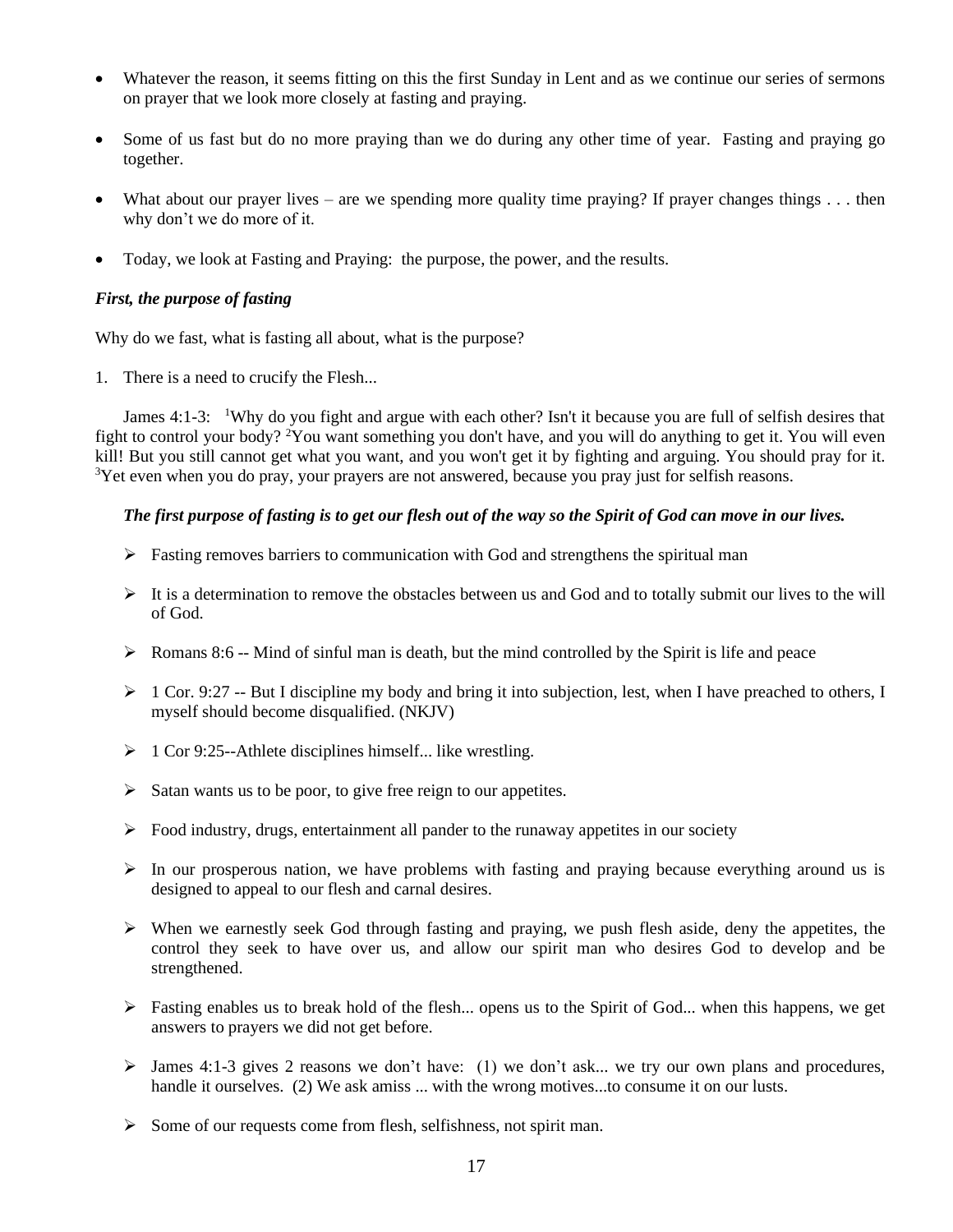$\triangleright$  Even in fasting, we sometimes want to give up the things that are easy for us to sacrifice.

#### *The second purpose for fasting is so that we may HEAR THE VOICE OF GOD*

➢ In Daniel 9:2,3,21,22 -- Daniel fasted to hear the voice of God

Some years later, Darius the Mede,  $^{[a]}$  $^{[a]}$  $^{[a]}$  who was the son of Xerxes,  $^{[b]}$  $^{[b]}$  $^{[b]}$  had become king of Babylonia. And during his first year as king, I found out from studying the writings of the prophets that the LORD had said to Jeremiah," Jerusalem will lie in ruins for seventy years."  $[c]$  3<sup>-4</sup>Then, to show my sorrow, I went without eating and dressed in sackcloth [\[d\]](http://bible.gospelcom.net/passage/?search=Daniel%209;&version=46;#fen-CEV-18680d#fen-CEV-18680d) and sat in ashes. I confessed my sins and earnestly prayed to the LORD my God:

➢ Acts 2:17-- We are to have visions and dreams by the Spirit of God. *We give up food to FEAST on God.*

#### *The third purpose of fasting is so that we may deny our physical desires in order to satisfy our cravings for God.*

- ➢ Fasting provides disciples opportunities to truly seek God.
- ➢ Psalm 42:1-2 "A white-tailed deer drinks from the creek; I want to drink God, deep draughts of God. I'm thirsty for God alive. I wonder, "Will I ever make it – arrive and drink in God's presence?"
- ➢ Fast to "drink God".
- $\triangleright$  Fasting enables the believer to feast on God.
- $\triangleright$  We "eat the Lord" CRAVING, desiring Him, wanting Him, receiving Him, enjoying Him.
- $\triangleright$  God is the most desirable being in the whole universe. He is good, merciful, compassionate, forgiving, saving, restoring, healing, providing, strengthening, rebuilding, renewing, reversing our fortune from horrible to the best, fun, creative, wonderful, incredibly amazing, awesome, great to be with, life, joy, peace.
- $\triangleright$  Every time our stomach growls or our cravings come, we are reminded how hungry we are for God.

#### *The fourth reason for fasting is to HUMBLE ourselves before God*

- $\triangleright$  The Bible records two instances when people fasted. First, people fasted to express sorrow over their sin. Unlike today where repentance is often sadly understood as nothing more than "sorry Lord", true repentance involves deep sorrow over sin. (See Paul's example in Acts 9).
- ➢ Second, people, especially God's people fasted to plead God's mercy. People in dire need fasted. Nations sought God's mercy through fasting and prayer.

#### *Finally, we fast to become more effective in life and ministry*

- ➢ Fasting is like defragmenting a computer. It is a necessary process.
- ➢ Defragmenting the computer enhances performance.
- $\triangleright$  Fasting provides a similar effect to the spiritual life of a believer.
- $\triangleright$  Isaiah 58 quotes God's promises to those who fast the right way. We find nine promises when we truly fast: (Refer to Old Testament text)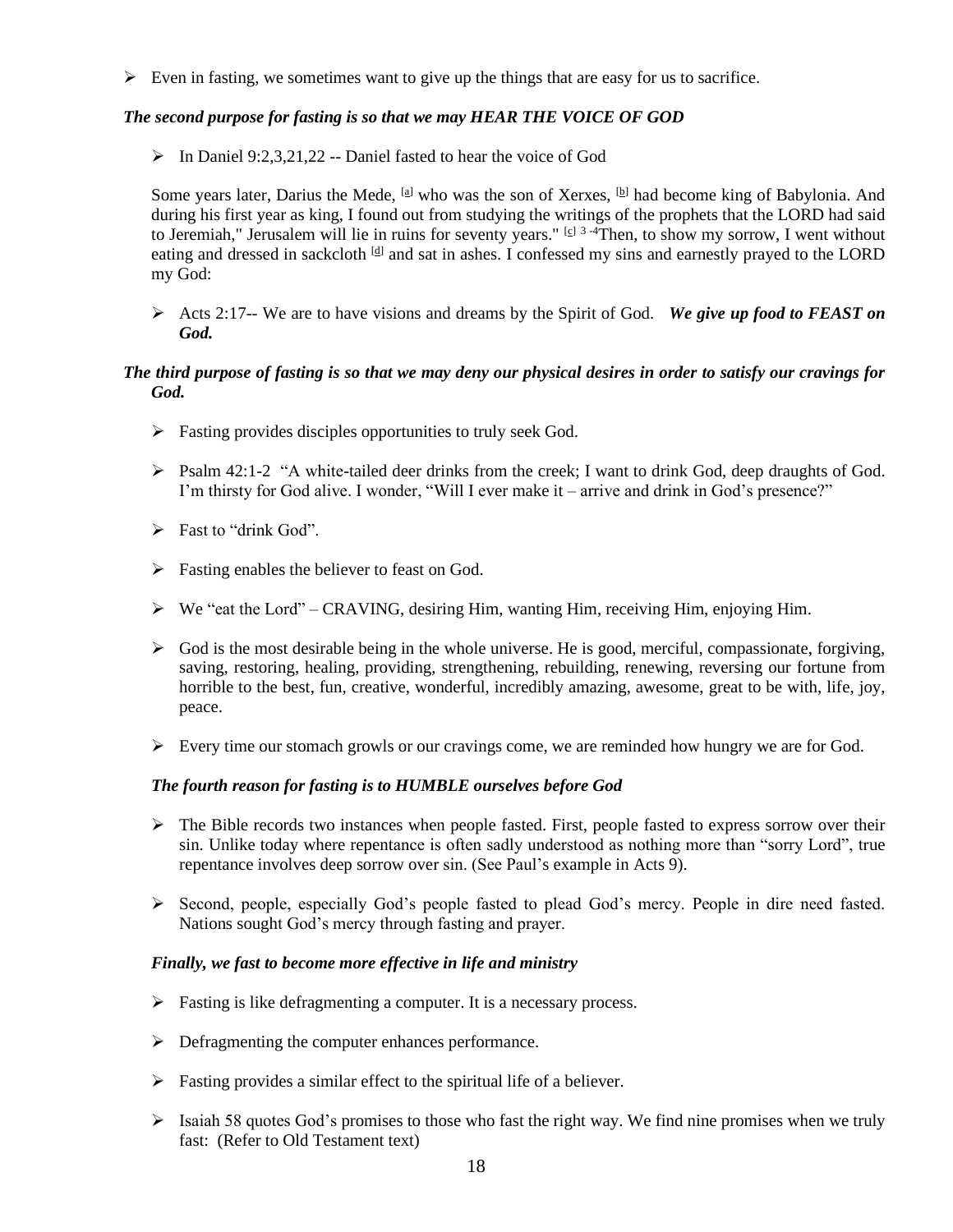- 1. Spiritual breakthrough revelation-truth takes over demonic-darkness in our lives (v. 8a, 10b: then light will shine like the dawning sun – your light will shine in the dark.
- 2. Wholeness and Strength (v. 8b,11b: your honesty will protect you as you advance; the Lord will always guide you and provide good things
- 3. God-filled life!!! (v. 8c: The Lord will defend you from behind
- 4. Answered Prayer (v. 9: When you beg the Lord for help, He will answer
- 5. Divine Guidance (v. 11: The Lord will always guide you
- 6. Satisfaction (v. 11b: He will make you healthy; you will be like a garden that has plenty of water or like a stream that never runs dry.
- 7. Freshness and Growth.
- 8. Effective Life and Ministry (v. 12: You will rebuild those houses left in ruins for years; you will be known as a builder and repairer of city walls and streets.
- 9. Joy in the Lord (v. 14: <sup>14</sup>Then you will truly enjoy knowing the LORD. He will let you rule from the highest mountains and bless you with the land of your ancestor Jacob. The LORD has spoken!
- Fasting by itself has no spiritual significance. When understood and practiced with these spiritual purposes, fasting blesses us tremendously.
- As we close let's briefly look at the power of fasting and praying: save the rewards, the results until the  $4<sup>th</sup>$ Sunday.
- In order to see something of the power of prayer and fasting, we need to turn to our gospel passage: Matthew 17:21
- Jesus knew there would come a time when He would not be physically present any longer with His disciples / with the church. Perilous times would come when supernatural strength would be needed. "Then they will fast IN THOSE DAYS."
- Jesus returns from His transfiguration, having been aside in the mountains with Peter, James and John. Upon His return down, they are met by the other disciples and the crowd of people who were following Jesus to see the miracles He might perform. And the first thing that we see waiting for Jesus is:
	- 1. AN UNMET NEED.

There was a need that Jesus' disciples could not meet - it was beyond their resources (human or spiritual). Previous to this, Jesus had already given His disciples the authority to heal the sick and cast out demons in His Name. And they went about preaching Jesus' message of the Kingdom of God, and they healed and delivered just as Jesus said that they would.

BUT NOW they have struck a need that is obviously too great for them. This young man, so violently afflicted with a devil that tormented him - and the disciples, no matter what they attempted, had been unable to deal with it. There was an UNMET NEED.

Let's not be too quick to criticize the disciples for their inability here. Haven't we all been in those places where we have tried with all that we have to find an answer in our lives, or in the life of some other poor friend needing help? We've tried everything; we've exhausted all our spiritual resources, and still the need is left seemingly unmet. The sickness remains; the situation is unchanged; the person is unaffected/unsaved/unchallenged. The need is unmet! What are we to do?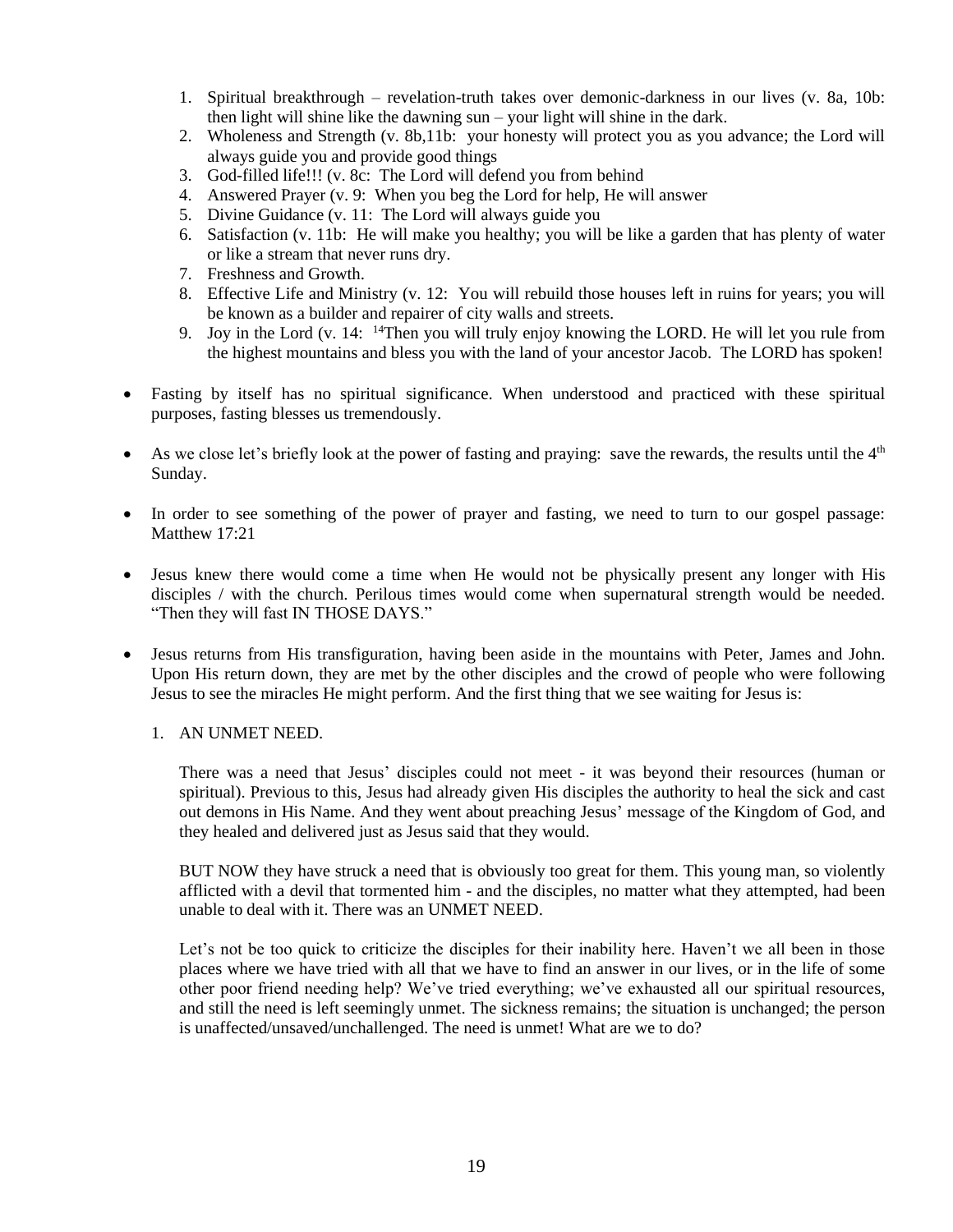#### 2. AN UNANSWERED QUESTION. READ v19.

The disciples had answers to prayer before. They had ministered effectively at times – they had SOME successes. So what was different this time? "Why could WE not cast out this demon?" "Oh, Lord, we tried everything we knew. We prayed just as we have heard You pray for people. We got louder and louder, and sweatier and sweatier. What went wrong? We were so frustrated! Where did we go wrong?"

The disciples had an unanswered question: "Why could WE not cast him out?" But to their question, Jesus gives:

#### 3. AN UNEXPECTED REPLY. READ v20-21.

Not all versions carry this reply.

<sup>19</sup>Then the disciples came to Jesus privately and said, "Why could we not drive it out?" <sup>20</sup>And He said to them, "Because of the littleness of your faith; for truly I say to you, <sup>[\(O\)](http://bible.gospelcom.net/passage/?search=Matthew%2017%20;&version=49;#cen-NASB-23721O#cen-NASB-23721O)</sup>if you have faith the size of  $P_a$  mustard seed, you will say to  $Q_b$  this mountain, 'Move from here to there,' and it will move; and  $\frac{(\mathbb{R})}{(2)}$ nothing will be impossible to you. <sup>21</sup>["[\[a\]](http://bible.gospelcom.net/passage/?search=Matthew%2017%20;&version=49;#fen-NASB-23722a#fen-NASB-23722a)[\(S](http://bible.gospelcom.net/passage/?search=Matthew%2017%20;&version=49;#cen-NASB-23722S#cen-NASB-23722S)) *But this kind does not go out except by prayer and fasting."*]

New King James Version: Jesus says, "Lads, you only need a little bit of that faith of yours and you can move mountains - let me encourage you. Don't doubt the power of faith in God for a moment. HOWEVER (I'm going to let you in on a little tip), this kind of demonic problem does not go out EXCEPT BY PRAYER AND FASTING."

There are needs that are especially great - obstacles that have a whole different dimension of difficulty about them. SOME things require a specific breakthrough in the heavenly places - they are spiritual problems, spiritually discerned, and they require spiritual power to break them.

And Jesus says that there is a way to obtain the spiritual power to break through such needs - and here is the substance of the message to you today

### *GODLY PRAYER, WITH FASTING, RELEASES BREAKTHROUGH SPIRITUAL POWER.*

When Jesus was led up into the wilderness by the Holy Spirit to be tempted by the devil, He entered into a prolonged season of prayer and FASTING - 40 days in all (without bread or water). And Luke records (4:14) that after that time He returned "IN THE POWER OF THE SPIRIT". Now Jesus was continually anointed of God (since His baptism) - but something was clearly released in a whole new dimension through that period of prayer and fasting. Otherwise Luke wouldn't have mentioned it the way that he does.

#### *GODLY PRAYER, WITH FASTING, RELEASES BREAKTHROUGH SPIRITUAL POWER.*

Now Jesus knew this great value of fasting, and it seems that He developed a lifestyle of prayer and fasting. It is clear He had been fasting prior to this incident with the demon-possessed boy (He cast it out and said the reason He'd been able to was because "this kind only come out by prayer and fasting". What's the implication? Jesus had been fasting.

Jesus was ready for every occasion of life and ministry BECAUSE He developed a lifestyle of prayer with fasting. THERE IS GREAT POWER RELEASED THROUGH THESE PRINCIPLES.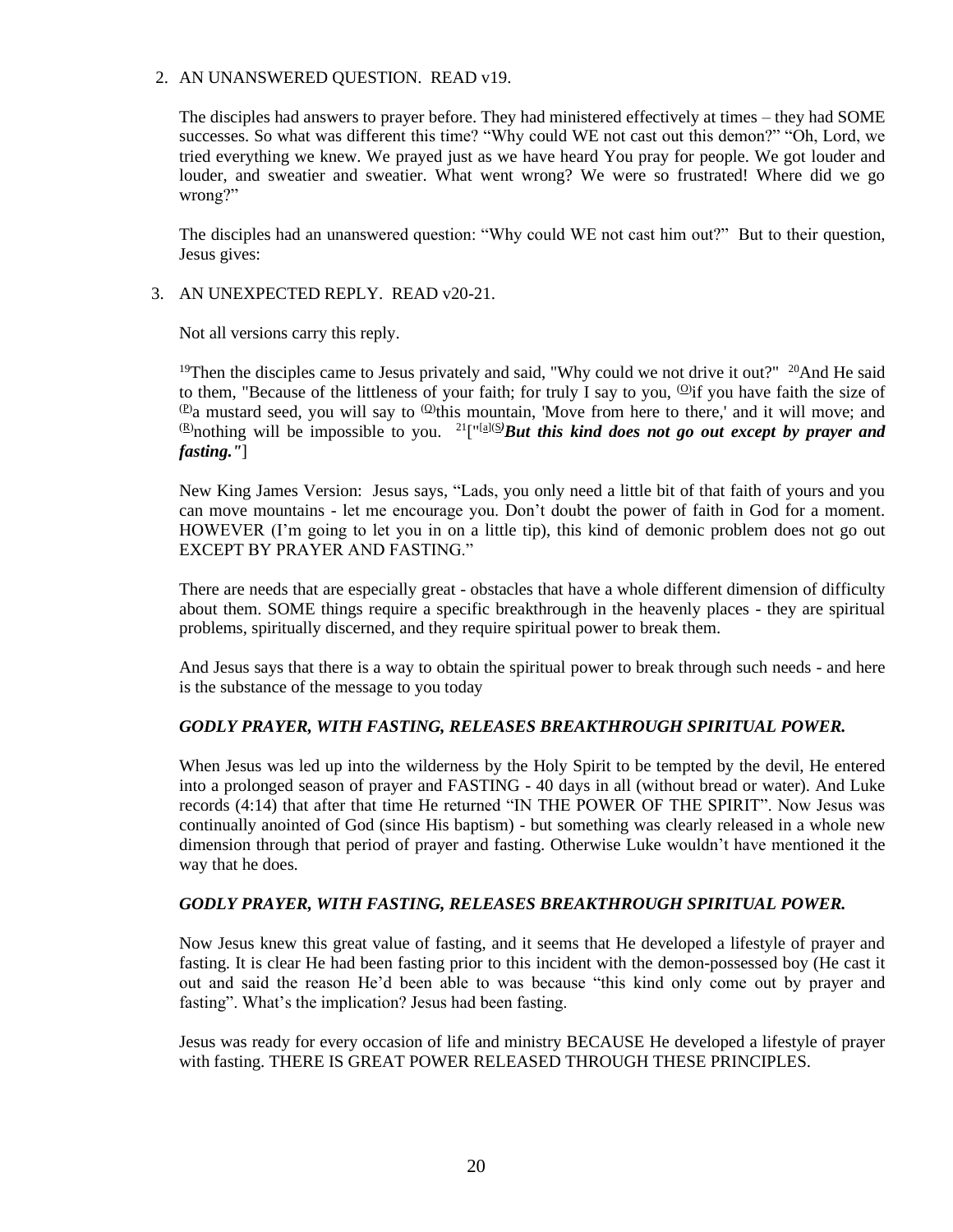# **Daily Scripture Readings Lent, 2021**

**March 2 to April 9, 2022**

These readings are adapted from *The Book of Common Prayer*, Daily Readings for **Year One**.

| <b>Date</b>                       | <b>Psalm</b>                    | <b>OT</b>              | <b>Epistle</b> | <b>Gospel</b>  |
|-----------------------------------|---------------------------------|------------------------|----------------|----------------|
| <b>Wed</b><br>Mar 2               | am: 95, 32, 143<br>pm: 102, 130 | Jon 3:1-4:11           | Heb 12:1-14    | Luke 18:9-14   |
| <b>Thur</b><br>Mar <sub>3</sub>   | am: 37:1-18<br>pm: 37:19-42     | Deut 7:6-11            | Titus 1:1-16   | John 1:29-34   |
| <b>Fri</b><br>Mar 4               | am: 95, 31<br>pm: 35            | Deut 7:12-16           | Titus 2:1-15   | John 1:35-42   |
| <b>Sat</b><br>Mar 5               | am: 30, 32<br>pm: 42, 43        | Deut 7:17-26           | Titus 3:1-15   | John 1:43-51   |
| Sun 1<br>Mar <sub>6</sub>         | am: 63, 98<br>pm: 103           | Deut 8:1-10            | 1 Cor 1:17-31  | Mark 2:18-22   |
| <b>Mon</b><br>Mar 7               | am: 41, 52<br>pm: 44            | Deut 8:11-18           | Heb 2:11-18    | John 2:1-12    |
| <b>Tues</b><br>Mar <sub>8</sub>   | am: 45<br>pm: 47, 48            | Deut 9:4-12            | Heb 3:1-11     | John 2:13-22   |
| <b>Wed</b><br>Mar 9               | am: 119:49-72<br>pm: 49, 53     | Deut 9:13-21           | Heb 3:12-19    | John 2:23-3:15 |
| <b>Thur</b><br><b>Mar 10</b>      | am: 50, 59, 60<br>pm: 19, 46    | Deut 9:23-10:5         | Heb 4:1-10     | John 3:16-21   |
| <b>Fri</b><br><b>Mar 11</b>       | am: 40, 54<br>pm: 51            | Deut 10:12-22          | Heb 4:11-16    | John 3:22-36   |
| <b>Sat</b><br><b>Mar 12</b>       | am: 55<br>pm: 138, 139          | Deut 11:18-28          | Heb 5:1-10     | John 4:1-26    |
| Sun <sub>2</sub><br><b>Mar 13</b> | am: 24, 29<br>pm: 8, 84         | Jere 1:1-10            | 1 Cor 3:11-23  | Mark 3:31-4:9  |
| <b>Mon</b><br><b>Mar 14</b>       | am: 56, 57, 58<br>pm: 64, 65    | Jere 1:11-19           | Rom 1:1-15     | John 4:27-42   |
| <b>Tues</b><br><b>Mar 15</b>      | am: 61, 62<br>pm: 68            | Jere 2:1-13            | Rom 1:16-25    | John 4:43-54   |
| <b>Wed</b><br><b>Mar 16</b>       | am: 72<br>pm: 119:73-96         | Jere 3:6-18            | Rom 1:28-2:11  | John 5:1-18    |
| <b>Thur</b><br><b>Mar 17</b>      | am: 70, 71<br>pm: 74            | Jere 4:9-10, 19-<br>28 | Rom 2:12-24    | John 5:19-29   |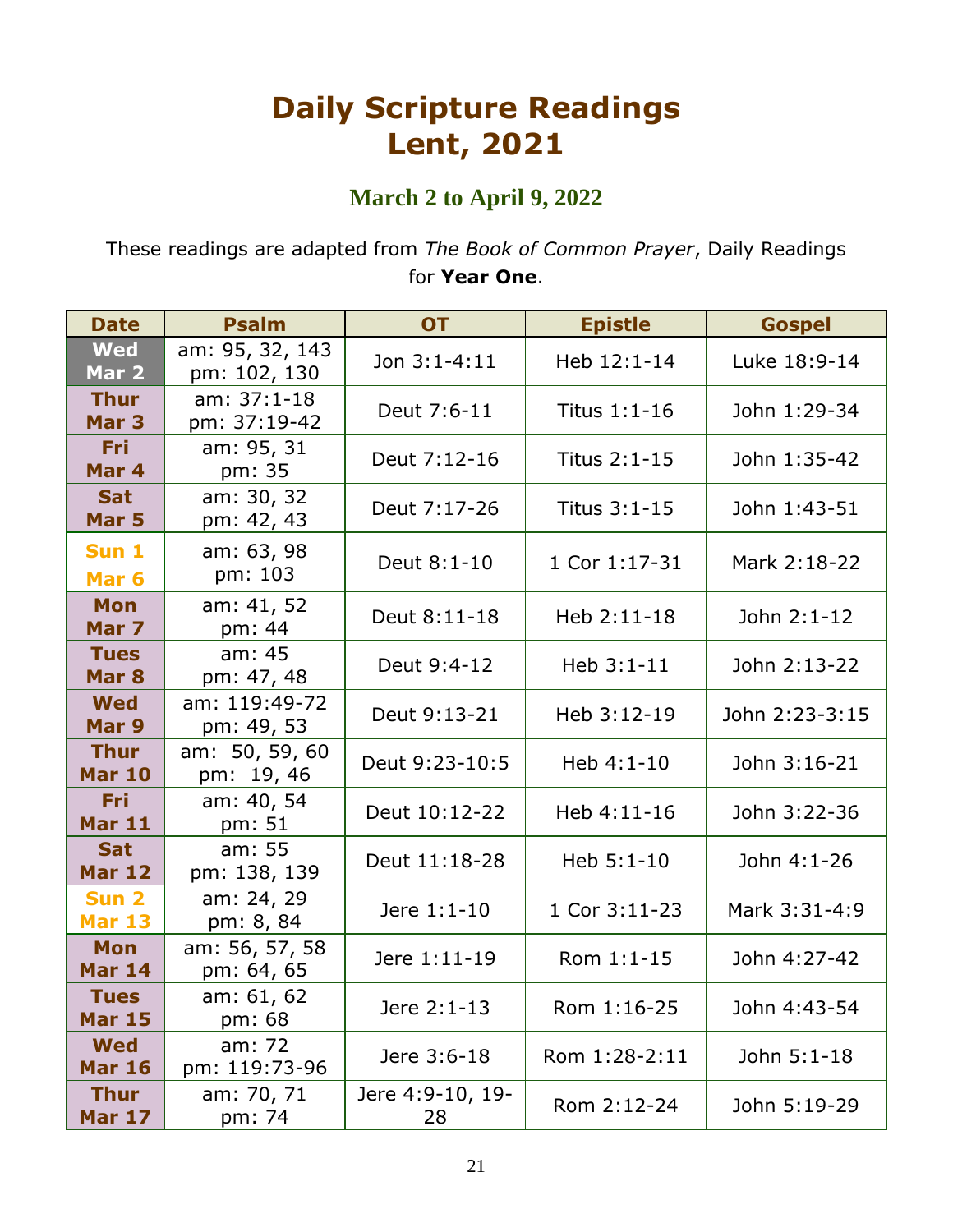| <b>Date</b>                       | Psalm                                  | <b>OT</b>              | Epistle       | Gospel        |
|-----------------------------------|----------------------------------------|------------------------|---------------|---------------|
| Fri<br><b>Mar 18</b>              | am: 69<br>pm: 73                       | Jere 5:1-9             | Rom 2:25-3:18 | John 5:30-47  |
| <b>Sat</b><br><b>Mar 19</b>       | am: 75, 76<br>pm: 23, 27               | Jere 5:20-31           | Rom 3:19-31   | John 7:1-13   |
| Sun <sub>3</sub><br><b>Mar 20</b> | am: 93, 96<br>pm: 34                   | Jere 6:9-15            | 1 Cor 6:12-20 | Mark 5:1-20   |
| <b>Mon</b><br><b>Mar 21</b>       | am: 80<br>pm: 77, 79                   | Jere 7:1-15            | Rom 4:1-12    | John 7:14-36  |
| <b>Tue</b><br><b>Mar 22</b>       | am: 78:1-39<br>pm: 78:40-72            | Jere 7:21-34           | Rom 4:13-25   | John 7:37-52  |
| <b>Wed</b><br><b>Mar 23</b>       | am: 119:97-120<br>pm: 81, 82           | Jere 8:18-9:6          | Rom 5:1-11    | John 8:12-20  |
| <b>Thur</b><br><b>Mar 24</b>      | am: 42, 43<br>pm: 85, 86               | Jere 10:11-24          | Rom 5:12-21   | John 8:21-32  |
| <b>Fri</b><br><b>Mar 25</b>       | am: 88<br>pm: 91, 92                   | Jere 11:1-8, 14-<br>20 | Rom 6:1-11    | John 8:33-47  |
| <b>Sat</b><br><b>Mar 26</b>       | am: 87, 90<br>pm: 136                  | Jere 13:1-11           | Rom 6:12-23   | John 8:47-59  |
| Sun 4<br><b>Mar 27</b>            | am: 66, 67<br>pm: 19, 46               | Jere 14:1-9, 17-<br>22 | Gal 4:21-5:1  | Mark 8:11-21  |
| <b>Mon</b><br><b>Mar 28</b>       | am: 89:1-18<br>pm: 89:19-52            | Jere 16:10-21          | Rom 7:1-12    | John 6:1-15   |
| <b>Tue</b><br><b>Mar 29</b>       | am: 97, 99, 100<br>pm: 94, 95          | Jere 17:19-27          | Rom 7:13-25   | John 6:16-27  |
| <b>Wed</b><br><b>Mar 30</b>       | am: 101, 109<br>pm: 119:121-144        | Jere 18:1-11           | Rom 8:1-11    | John 6:27-40  |
| <b>Thur</b><br><b>Mar 31</b>      | am: 69<br>pm: 73                       | Jere 22:13-23          | Rom 8:12-27   | John 6:41-51  |
| <b>Fri</b><br>Apr 1               | am: 107:1-32<br>pm: 107:33-43          | Jere 23:1-8            | Rom 8:28-39   | John 6:52-59  |
| <b>Sat</b><br>Apr <sub>2</sub>    | am: 102, 108<br>pm: 33                 | Jere 23:9-15           | Rom 9:1-18    | John 6:60-71  |
| Sun 5<br>Apr <sub>3</sub>         | am: 118<br>pm: 145                     | Jere 23:16-32          | 1 Cor 9:19-27 | Mark 8:31-9:1 |
| <b>Mon</b><br>Apr 4               | am: 31<br>pm: 35                       | Jere 24:1-10           | Rom 9:19-33   | John 9:1-17   |
| <b>Tues</b><br>Apr 5              | am:121,122,123<br>pm: 124, 125,<br>126 | Jere 25:8-17           | Rom 10:1-13   | John 9:18-41  |
| <b>Wed</b><br>Apr 6               | am:119:145-176<br>pm: 128, 129,<br>130 | Jere 25:30-38          | Rom 10:14-21  | John 10:1-18  |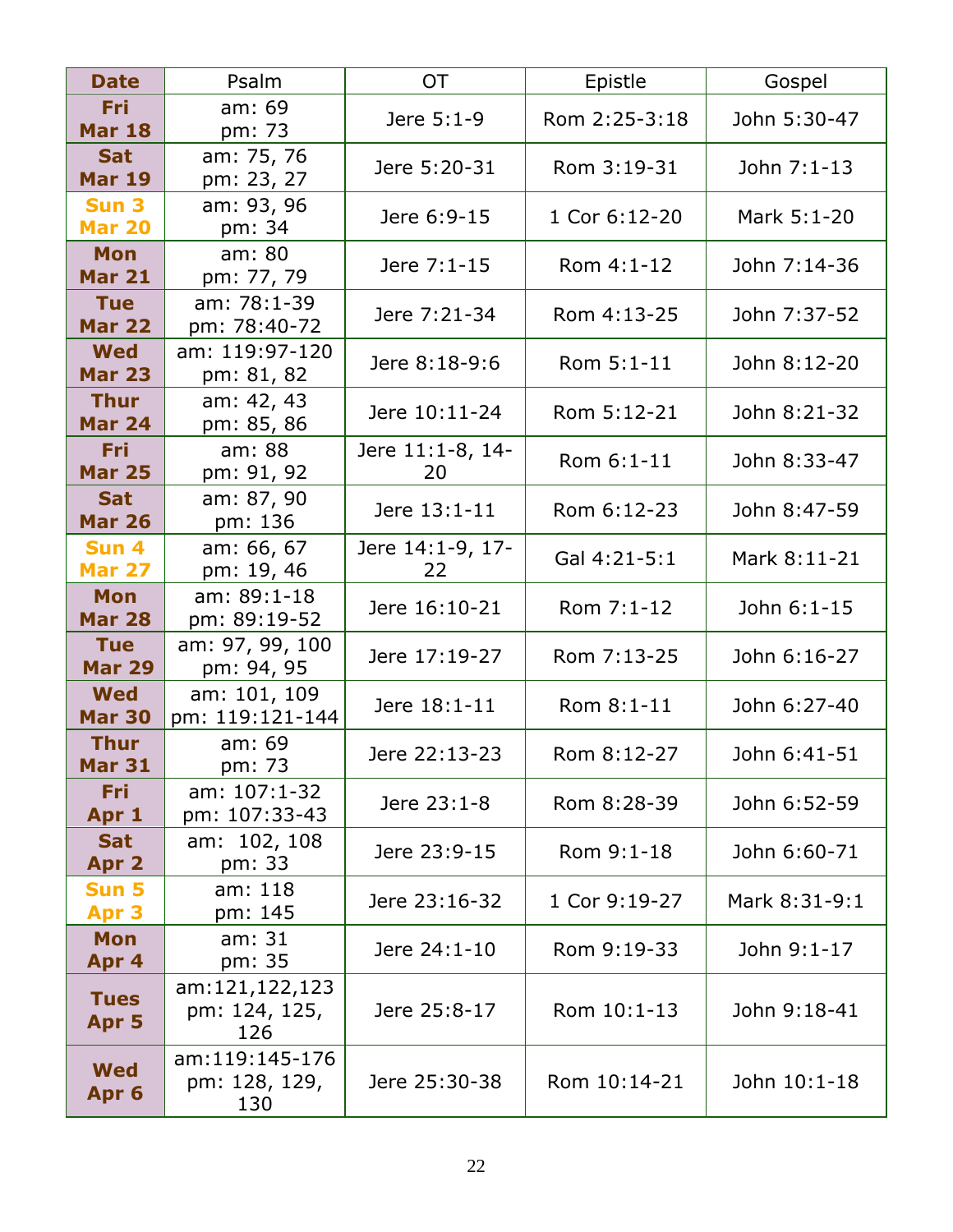| <b>Date</b>                     | Psalm                             | OT              | Epistle      | Gospel                         |
|---------------------------------|-----------------------------------|-----------------|--------------|--------------------------------|
| <b>Thur</b><br>Apr <sub>7</sub> | am: 131, 132, 133<br>pm: 140, 142 | Jere 26:1-16    | Rom 11:1-12  | John 10:19-42                  |
| <b>Fri</b><br>Apr 8             | am: 22<br>pm: 141, 143            | Jere 29:1, 4-13 | Rom 11:13-24 | John 11:1-27 or<br>$12:1 - 10$ |
| <b>Sat</b><br>Apr 9             | am: 137, 144<br>pm: 42, 43        | Jere 31:27-34   | Rom 11:25-36 | John 11:28-44 or<br>12:37-50   |

**Daily Readings Continue with [Readings for Holy Week](http://www.crivoice.org/holyweek2.html) 2**

# **Daily Scripture Readings Holy Week, 2022**

# **April 10 - April 16, 2022**

These readings are adapted from *The Book of Common Prayer*, Daily Readings for **Year One**.

See also Readings Adapted from the *Revised Common Lectionary*: **[Daily Readings for Holy Week](http://www.crivoice.org/holyweek1.html#rcl)**

| <b>Date</b>                  | <b>Psalm</b>             | <b>OT</b>                                 | <b>Epistle</b>                   | <b>Gospel</b>                                  |
|------------------------------|--------------------------|-------------------------------------------|----------------------------------|------------------------------------------------|
| <b>Sun</b><br><b>Apr 10</b>  | am: 24, 29<br>pm: 103    | am: Zech 9:9-12<br>pm: Zech 12:9-<br>13:9 | 1 Tim 6:12-16                    | Matt 21:12-17                                  |
| <b>Mon</b><br><b>Apr 11</b>  | am: 51<br>pm: 69:1-23    | Jer 12:1-16                               | Phil 3:1-14                      | John 12:9-19                                   |
| <b>Tues</b><br><b>Apr 12</b> | am: 6<br>pm: 94          | Jer 15:10-21                              | Phil 3:15-21                     | John 12:20-26                                  |
| <b>Wed</b><br><b>Apr 13</b>  | am: 55<br>pm: 74         | Jer 17:5-10, 14-<br>17                    | Phil 4:1-13                      | John 12:27-36                                  |
| <b>Thur</b><br><b>Apr 14</b> | am: 102<br>pm: 142, 143  | Jer 20:7-11                               | 1 Cor 10:14-17,<br>11:27-32      | John 17                                        |
| <b>Fri</b><br><b>Apr 15</b>  | am: 95, 22<br>pm: 40, 54 | Gen 22:1-14                               | 1 Pet 1:10-20                    | am: John 13:36-<br>38<br>pm: John 19:38-<br>42 |
| <b>Sat</b><br><b>Apr 16</b>  | am: 95, 88<br>pm 27      | Job 19:21-27a                             | am: Heb 4:1-16<br>pm: Rom 8:1-11 |                                                |